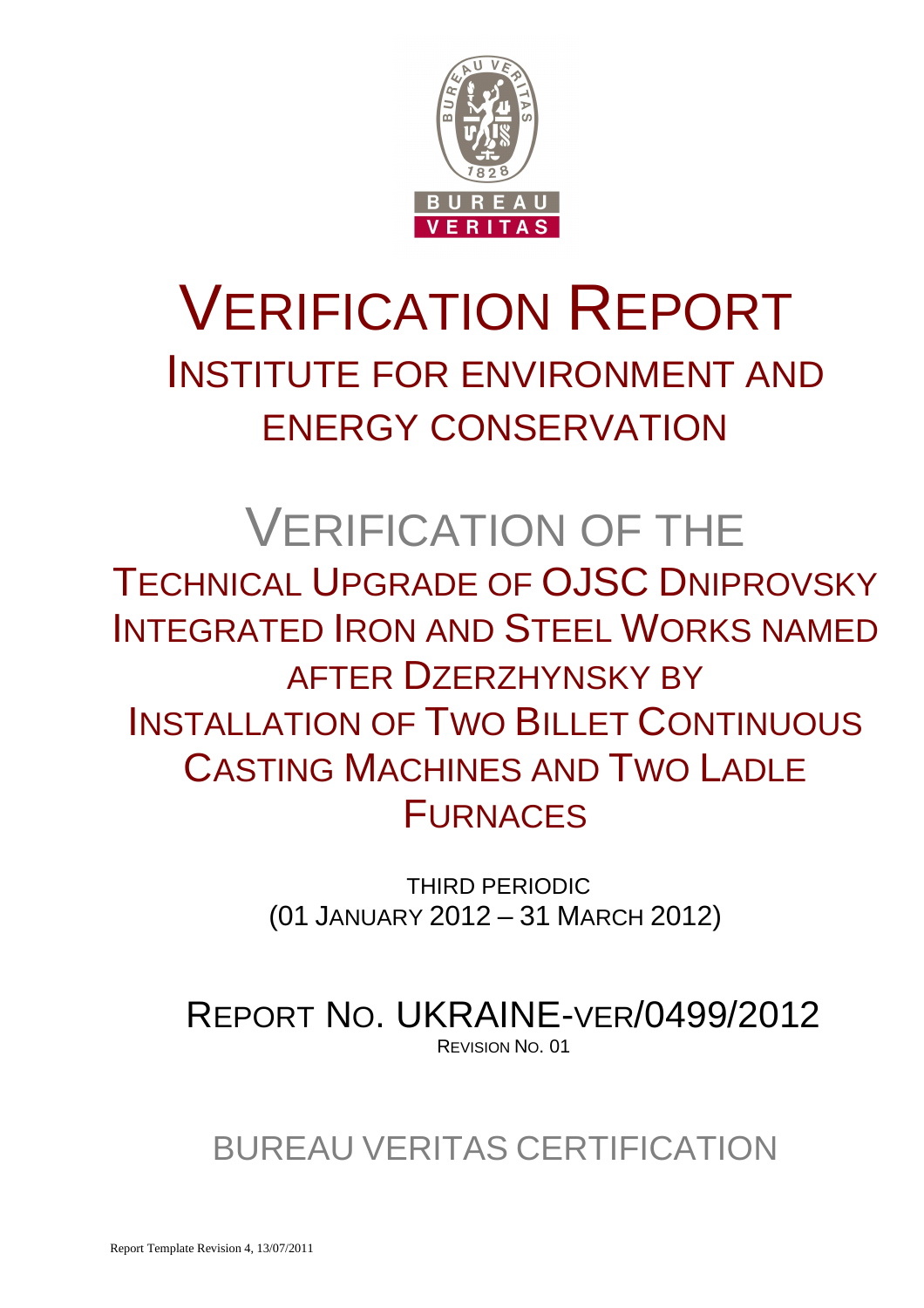

#### VERIFICATION REPORT

| Date of first issue:<br>06/06/2012                                                                                                                                                                 | Organizational unit:<br><b>Bureau Veritas Certification</b><br><b>Holding SAS</b>                                                                                                                                                                                                                                                                                                                                                                                                                                                                                                                                                                                                                                                                                                                      |  |
|----------------------------------------------------------------------------------------------------------------------------------------------------------------------------------------------------|--------------------------------------------------------------------------------------------------------------------------------------------------------------------------------------------------------------------------------------------------------------------------------------------------------------------------------------------------------------------------------------------------------------------------------------------------------------------------------------------------------------------------------------------------------------------------------------------------------------------------------------------------------------------------------------------------------------------------------------------------------------------------------------------------------|--|
| Client:<br>Institute for Environment and<br><b>Energy Conservation</b>                                                                                                                             | Client ref.:<br>Vasyl Vovchak                                                                                                                                                                                                                                                                                                                                                                                                                                                                                                                                                                                                                                                                                                                                                                          |  |
| Summary:                                                                                                                                                                                           |                                                                                                                                                                                                                                                                                                                                                                                                                                                                                                                                                                                                                                                                                                                                                                                                        |  |
| Committee, as well as the host country criteria.                                                                                                                                                   | Bureau Veritas Certification has made the 3 <sup>rd</sup> periodic verification of the JI project "Technical Upgrade of OJSC<br>Dniprovsky Integrated Iron and Steel Works named after Dzerzhynsky by Installation of Two Billet Continuous<br>Casting Machines and Two Ladle Furnaces", ITL project ID UA1000280, the project of Institute for<br>Environment and Energy Conservation located in the town of Dniprodzerzhynsk, Dnipropetrovsk region,<br>Ukraine, and applying the JI specific approach, on the basis of UNFCCC criteria for the JI, as well as criteria<br>given to provide for consistent project operations, monitoring and reporting. UNFCCC criteria refer to Article 6<br>of the Kyoto Protocol, the JI rules and modalities and the subsequent decisions by the JI Supervisory |  |
|                                                                                                                                                                                                    | The verification scope is defined as a periodic independent review and ex post determination by the Accredited<br>Entity of the monitored reductions in GHG emissions during defined verification period, and consisted of the<br>following three phases: i) desk review of the monitoring report against project design and the baseline and<br>monitoring plan; ii) follow-up interviews with project stakeholders; iii) resolution of outstanding issues and the<br>issuance of the final verification report and opinion. The overall verification, from Contract Review to<br>Verification Report & Opinion, was conducted using Bureau Veritas Certification internal procedures.                                                                                                                |  |
| Actions Requests (CL, CAR and FAR), presented in Appendix A.                                                                                                                                       | The first output of the verification process is a list of Clarification, Corrective Actions Requests, Forward                                                                                                                                                                                                                                                                                                                                                                                                                                                                                                                                                                                                                                                                                          |  |
| monitoring period from 01/01/2012 to 31/03/2012.                                                                                                                                                   | In summary, Bureau Veritas Certification confirms that the project is implemented as planned and described in<br>approved project design documents. Installed equipment being essential for generating emission reduction<br>runs reliably and is calibrated appropriately. The monitoring system is in place and the project is generating<br>GHG emission reductions. The GHG emission reduction is calculated accurately and without material errors,<br>omissions, or misstatements, and the ERUs issued totalize 351450 tonnes of CO2 equivalent for the                                                                                                                                                                                                                                          |  |
|                                                                                                                                                                                                    | Our opinion relates to the project's GHG emissions and resulting GHG emission reductions reported and<br>related to the approved project baseline and monitoring, and its associated documents.                                                                                                                                                                                                                                                                                                                                                                                                                                                                                                                                                                                                        |  |
| Report No.:<br>Subject Group:<br>UKRAINE-ver/0499/2012<br>.H                                                                                                                                       |                                                                                                                                                                                                                                                                                                                                                                                                                                                                                                                                                                                                                                                                                                                                                                                                        |  |
| Project title:<br>Upgrade of OJSC Dniprovsky<br>Technical<br>Integrated Iron and Steel Works named after<br>Dzerzhynsky by Installation of Two Billet<br>Continuous Casting Machines and Two Ladle |                                                                                                                                                                                                                                                                                                                                                                                                                                                                                                                                                                                                                                                                                                                                                                                                        |  |
| Furnaces<br>Work carried out by:                                                                                                                                                                   |                                                                                                                                                                                                                                                                                                                                                                                                                                                                                                                                                                                                                                                                                                                                                                                                        |  |
| Rostislav Topchiy - Team Leader, Lead Verifier                                                                                                                                                     |                                                                                                                                                                                                                                                                                                                                                                                                                                                                                                                                                                                                                                                                                                                                                                                                        |  |
| Igor Alekseenko - Team Member, Technical                                                                                                                                                           |                                                                                                                                                                                                                                                                                                                                                                                                                                                                                                                                                                                                                                                                                                                                                                                                        |  |
| expert<br>Work reviewed by:                                                                                                                                                                        |                                                                                                                                                                                                                                                                                                                                                                                                                                                                                                                                                                                                                                                                                                                                                                                                        |  |
| Ivan Sokolov - Internal Technical Reviewer                                                                                                                                                         | No distribution without permission from the                                                                                                                                                                                                                                                                                                                                                                                                                                                                                                                                                                                                                                                                                                                                                            |  |
| Elena Mazlova - Technical expert<br>Work approved by:<br>reau                                                                                                                                      | Client or responsible organizational unit<br>ertification                                                                                                                                                                                                                                                                                                                                                                                                                                                                                                                                                                                                                                                                                                                                              |  |
| Ivan Sokolov - Operational Manager<br>Number of pages:<br>Date of this revision:<br>Rev. No.:<br>32<br>06/06/2012<br>01                                                                            | Limited distribution<br>Unrestricted distribution                                                                                                                                                                                                                                                                                                                                                                                                                                                                                                                                                                                                                                                                                                                                                      |  |

1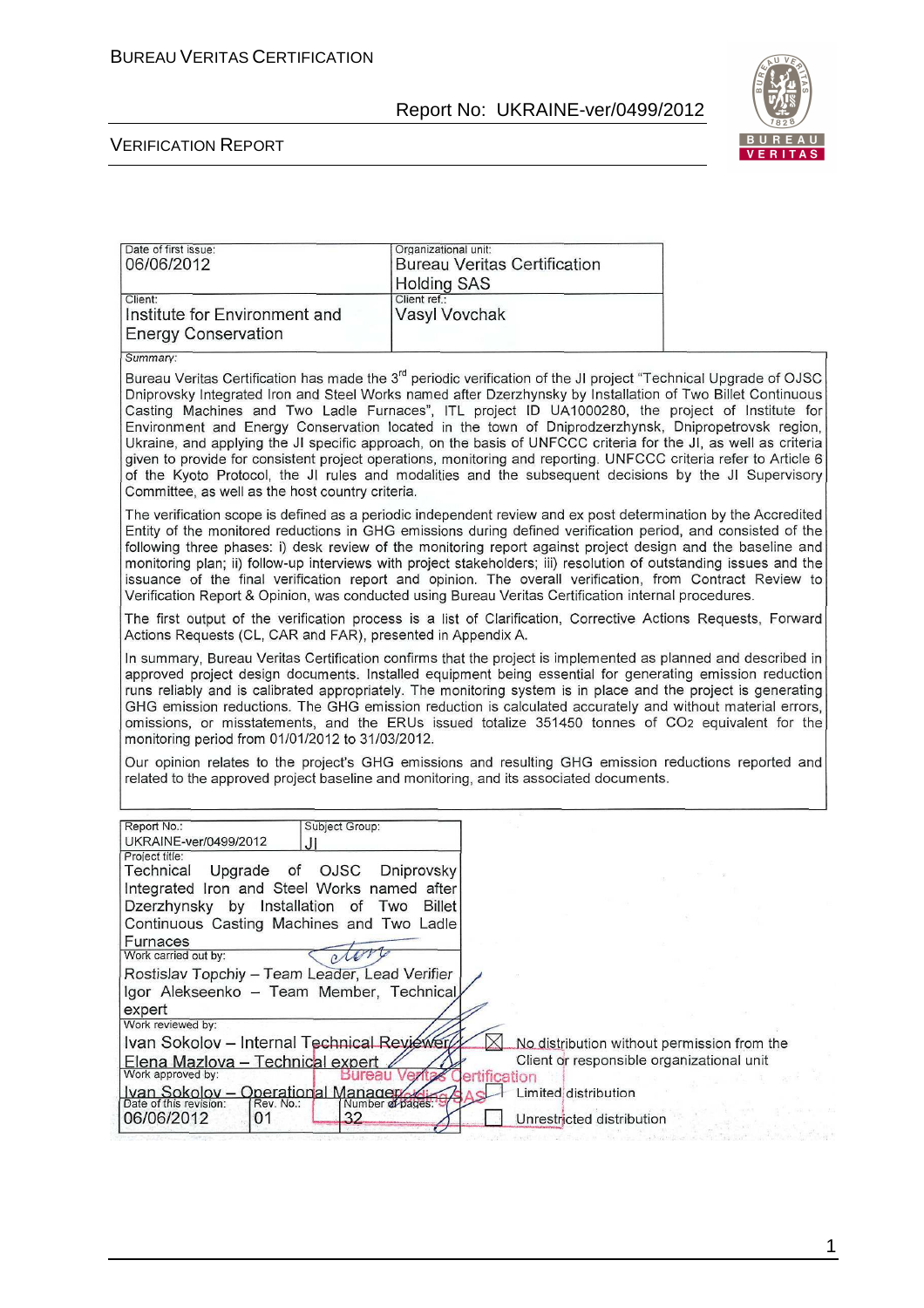| $\mathbf 1$    |                                                                              |                |
|----------------|------------------------------------------------------------------------------|----------------|
| 1.1            | Objective                                                                    | $\overline{4}$ |
| 1.2            | Scope                                                                        | $\overline{4}$ |
| 1.3            | <b>Verification Team</b>                                                     | $\overline{4}$ |
| $\overline{2}$ |                                                                              | $.5\,$         |
| 2.1            | <b>Review of Documents</b>                                                   | 5              |
| 2.2            | Follow-up Interviews                                                         | 6              |
| 2.3            | Resolution of Clarification, Corrective and Forward Action<br>Requests       | 6              |
| 3              |                                                                              |                |
| 3.1            | Remaining issues and FARs from previous verifications                        | $\overline{7}$ |
| 3.2            | Project approval by Parties involved (90-91)                                 | 8              |
| 3.3            | Project implementation (92-93)                                               | 8              |
| 3.4            | Compliance of the monitoring plan with the monitoring<br>methodology (94-98) | 9              |
| 3.5            | Revision of monitoring plan (99-100) Not applicable                          | 10             |
| 3.6            | Data management (101)                                                        | 10             |
| 3.7            | Verification regarding programmes of activities (102-110)<br>Not applicable  | 11             |
| 4              |                                                                              |                |
| 5              |                                                                              |                |
|                |                                                                              |                |

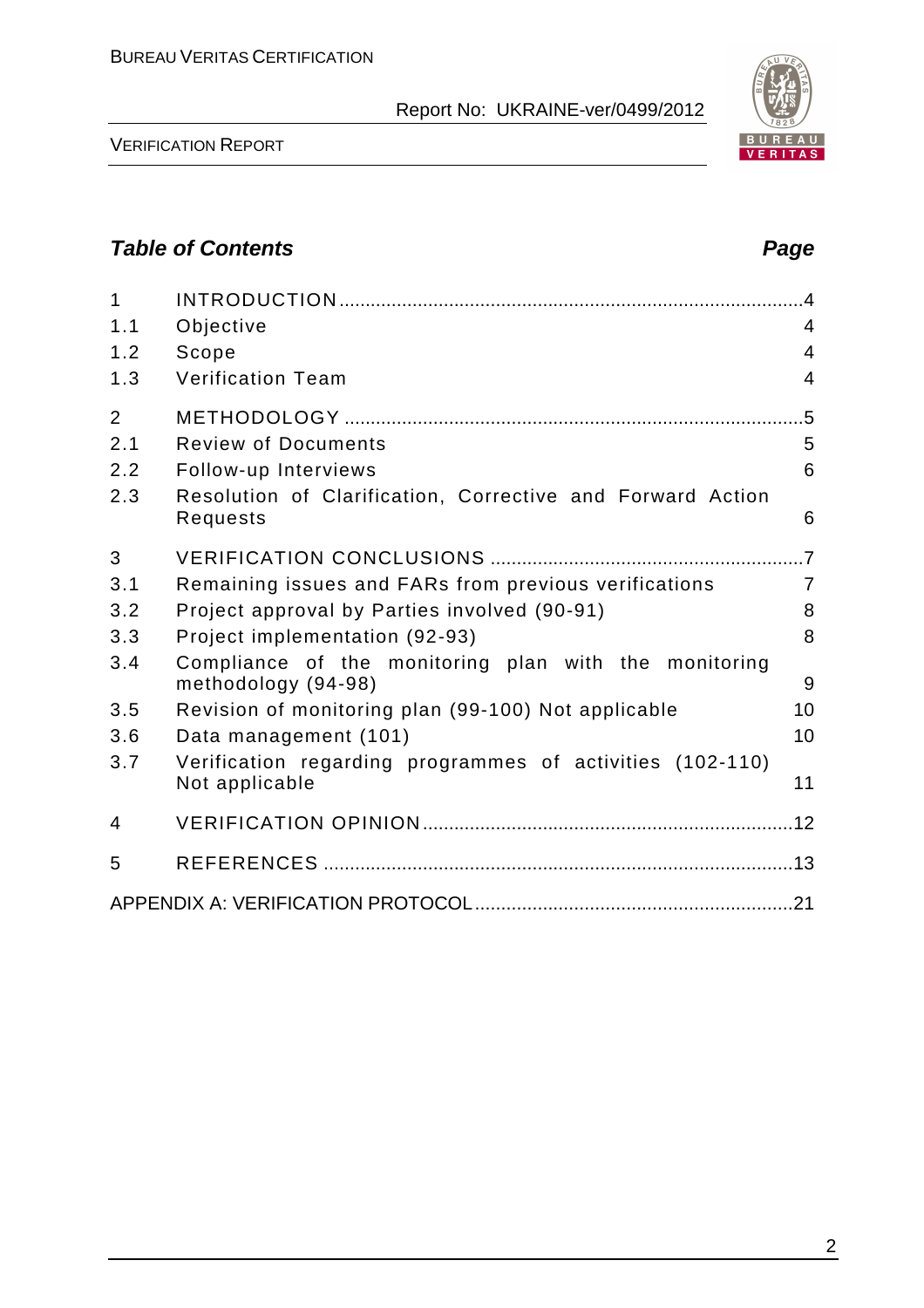

VERIFICATION REPORT

#### **Abbreviations**

| <b>Accredited Independent Entity</b>                                         |  |  |  |
|------------------------------------------------------------------------------|--|--|--|
| <b>Bureau Veritas Certification Holding SAS</b>                              |  |  |  |
| <b>Corrective Action Request</b>                                             |  |  |  |
| <b>Continuous Casting Machines</b>                                           |  |  |  |
| <b>Clean Development Mechanism</b>                                           |  |  |  |
| <b>Clarification Request</b>                                                 |  |  |  |
| <b>Carbon Dioxide</b>                                                        |  |  |  |
| <b>Designated Focal Point</b>                                                |  |  |  |
| PJSC "Dniprovsky Integrated Iron and Steel Works named<br>after Dzerzhynsky" |  |  |  |
| Determination and Verification Manual                                        |  |  |  |
| <b>Emission Reduction Unit</b>                                               |  |  |  |
| <b>Forward Action Request</b>                                                |  |  |  |
| Green House Gas(es)                                                          |  |  |  |
| Intergovernmental Panel on Climate Change                                    |  |  |  |
| Joint Implementation                                                         |  |  |  |
| Joint Implementation Supervisory Committee                                   |  |  |  |
| Ladle Furnace                                                                |  |  |  |
| <b>Monitoring Plan</b>                                                       |  |  |  |
| <b>Monitoring Report</b>                                                     |  |  |  |
| <b>Project Design Document</b>                                               |  |  |  |
| United Nations Framework Convention on Climate Change                        |  |  |  |
|                                                                              |  |  |  |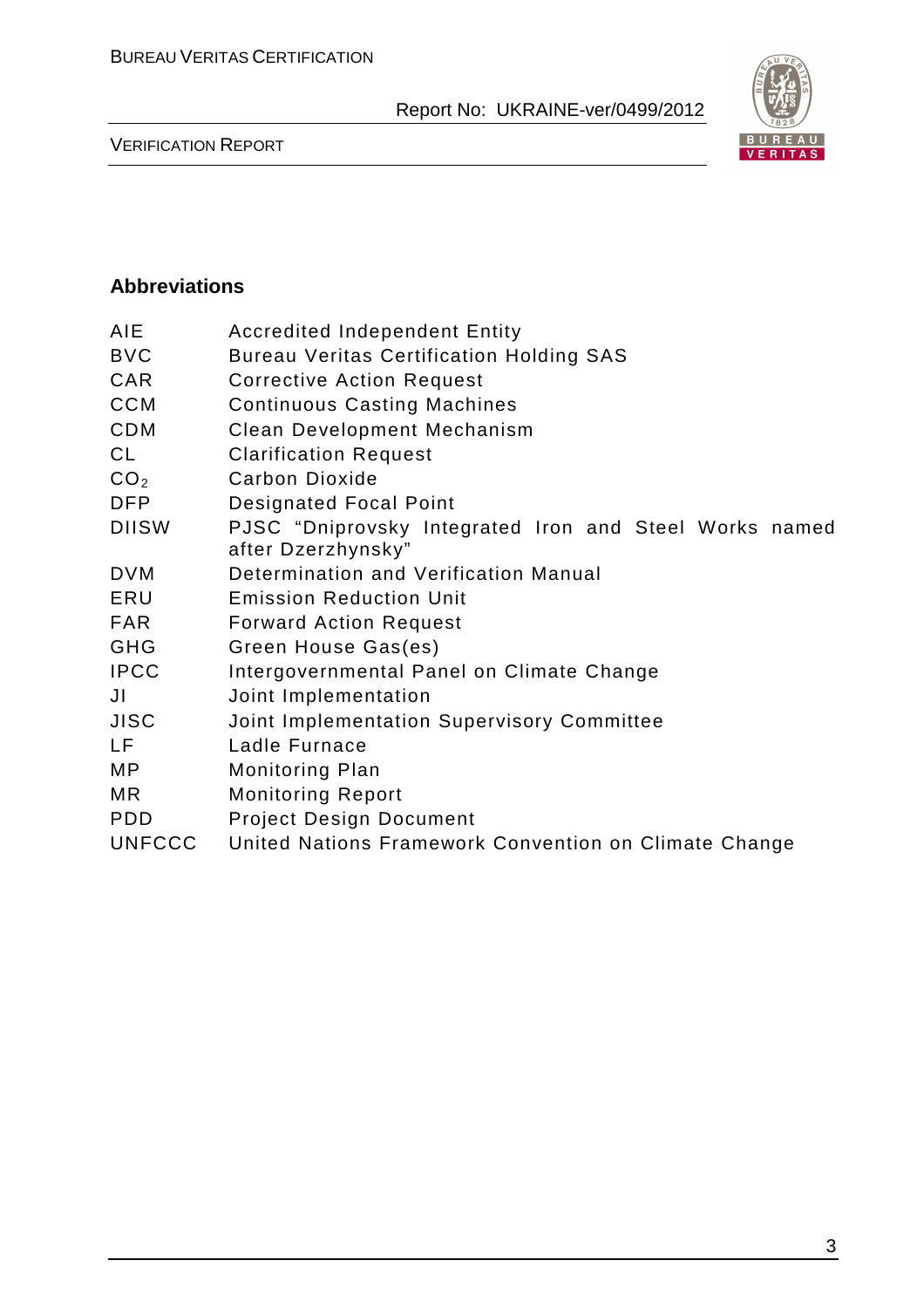

VERIFICATION REPORT

# **1 INTRODUCTION**

Institute for Environment and Energy Conservation has commissioned Bureau Veritas Certification to verify the emissions reductions of its JI project "Technical Upgrade of OJSC Dniprovsky Integrated Iron and Steel Works named after Dzerzhynsky by Installation of Two Billet Continuous Casting Machines and Two Ladle Furnaces" (hereafter called "the project") at the at 18-B Kirova Street, Dniprodzerzhynsk, Dnipropetrovsk region, Ukraine.

This report summarizes the findings of the verification of the project, performed on the basis of UNFCCC criteria, as well as criteria given to provide for consistent project operations, monitoring and reporting.

The verification covers the period from the  $1<sup>st</sup>$  January 2012 to 31<sup>st</sup> March 2012.

# **1.1 Objective**

Verification is the periodic independent review and ex post determination by the Accredited Independent Entity of the monitored reductions in GHG emissions during defined verification period.

The objective of verification can be divided in Initial Verification and Periodic Verification.

UNFCCC criteria refer to Article 6 of the Kyoto Protocol, the JI rules and modalities and the subsequent decisions by the JI Supervisory Committee, as well as the host country criteria.

# **1.2 Scope**

The verification scope is defined as an independent and objective review of the project design document, the project's baseline study, monitoring plan and monitoring report, and other relevant documents. The information in these documents is reviewed against Kyoto Protocol requirements, UNFCCC rules and associated interpretations.

The verification is not meant to provide any consulting towards the Client. However, stated requests for clarifications, corrective and/or forward actions may provide input for improvement of the project monitoring towards reductions in the GHG emissions.

## **1.3 Verification Team**

The verification team consists of the following personnel: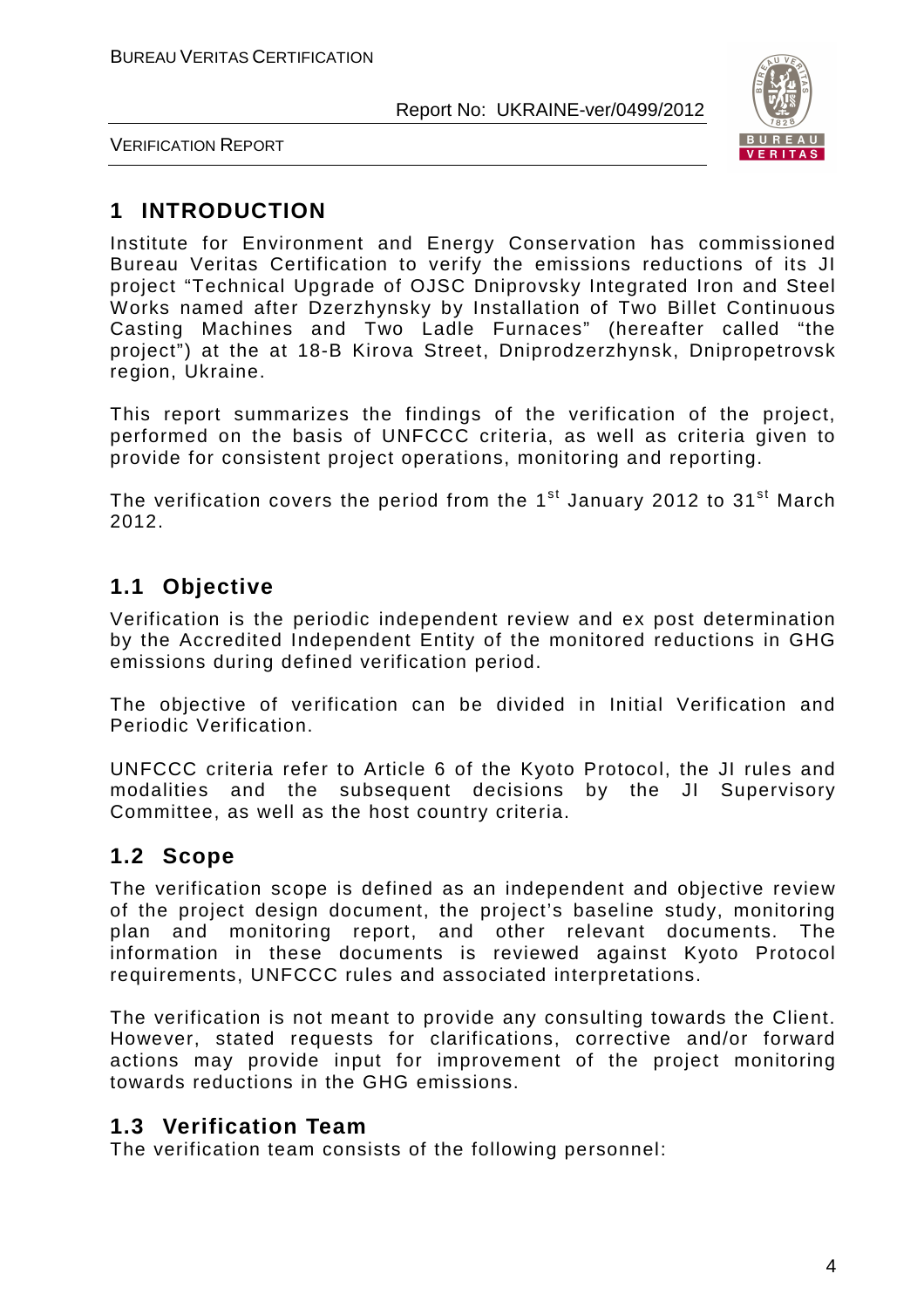

VERIFICATION REPORT

Rostislav Topchiy Bureau Veritas Certification, Team Leader, Climate Change Lead Verifier

Igor Alekseenko Bureau Veritas Certification, Team Member, Technical Expert

This verification report was reviewed by:

Ivan Sokolov Bureau Veritas Certification, Internal Technical Reviewer

Elena Mazlova Bureau Veritas Certification Technical Expert

# **2 METHODOLOGY**

The overall verification, from Contract Review to Verification Report & Opinion, was conducted using Bureau Veritas Certification internal procedures.

In order to ensure transparency, a verification protocol was customized for the project, according to the version 01 of the Joint Implementation Determination and Verification Manual, issued by the Joint Implementation Supervisory Committee at its 19 meeting on 04/12/2009. The protocol shows, in a transparent manner, criteria (requirements), means of verification and the results from verifying the identified criteria. The verification protocol serves the following purposes:

- It organizes, details and clarifies the requirements a JI project is expected to meet;
- It ensures a transparent verification process where the verifier will document how a particular requirement has been verified and the result of the verification.

The completed verification protocol is enclosed in Appendix A to this report.

## **2.1 Review of Documents**

The Monitoring Report (MR) submitted by Institute for Environment and Energy Conservation and additional background documents related to the project design, baseline, and monitoring plan, i.e. country Law, Project Design Document (PDD), Guidance on criteria for baseline setting and monitoring, Host party criteria, Kyoto Protocol, Clarifications on Verification Requirements to be Checked by an Accredited Independent Entity were reviewed.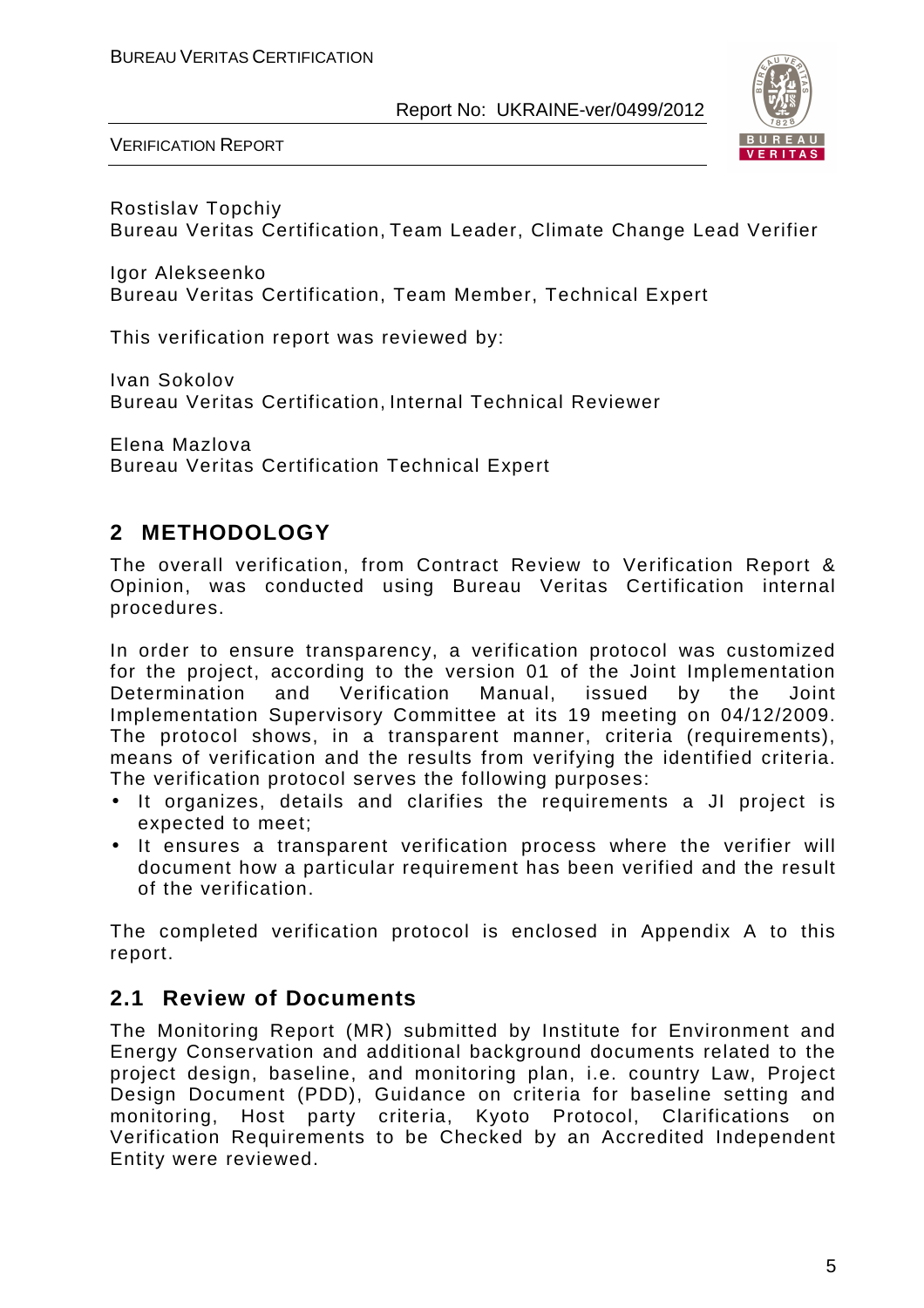

VERIFICATION REPORT

The verification findings presented in this report relate to the Monitoring Report version 1 of 15/05/2012, version 2 of 05/06/2012 and project as described in the determined PDD.

# **2.2 Follow-up Interviews**

On 30/05/2012 Bureau Veritas Certification verification team conducted a visit to the project site (PJSC "Dniprovsky Integrated Iron and Steel Works named after Dzerzhynsky") and performed (on-site) interviews with project stakeholders to confirm selected information and to resolve issues identified in the document review. Representatives of Institute for Environment and Energy Conservation and PJSC "Dniprovsky Integrated Iron and Steel Works named after Dzerzhynsky" were interviewed (see References). The main topics of the interviews are summarized in Table1.

| <b>Interviewed</b><br>organization                                                        | <b>Interview topics</b>                                                                                                                                                                                                                                                                                                                                                                                     |
|-------------------------------------------------------------------------------------------|-------------------------------------------------------------------------------------------------------------------------------------------------------------------------------------------------------------------------------------------------------------------------------------------------------------------------------------------------------------------------------------------------------------|
| PJSC "Dniprovsky<br>Integrated Iron and<br><b>Steel Works named</b><br>after Dzerzhynsky" | Organizational structure<br>Responsibilities and authorities<br>Roles and responsibilities for data collection and<br>processing<br>Installation of equipment<br>Data logging, archiving and reporting<br>Metering equipment control<br>Metering record keeping system, database<br>IT management<br>Training of personnel<br>Quality management procedures and technology<br>Internal audits and check-ups |
| Consultant:<br>Institute for<br>Environment and<br><b>Energy Conservation</b><br>Ltd.     | Baseline methodology<br>Monitoring plan<br>Monitoring report<br>Deviations from PDD                                                                                                                                                                                                                                                                                                                         |

**Table 1 Interview topics** 

## **2.3 Resolution of Clarification, Corrective and Forward Action Requests**

The objective of this phase of the verification is to raise the requests for corrective actions and clarification and any other outstanding issues that needed to be clarified for Bureau Veritas Certification positive conclusion on the GHG emission reduction calculation.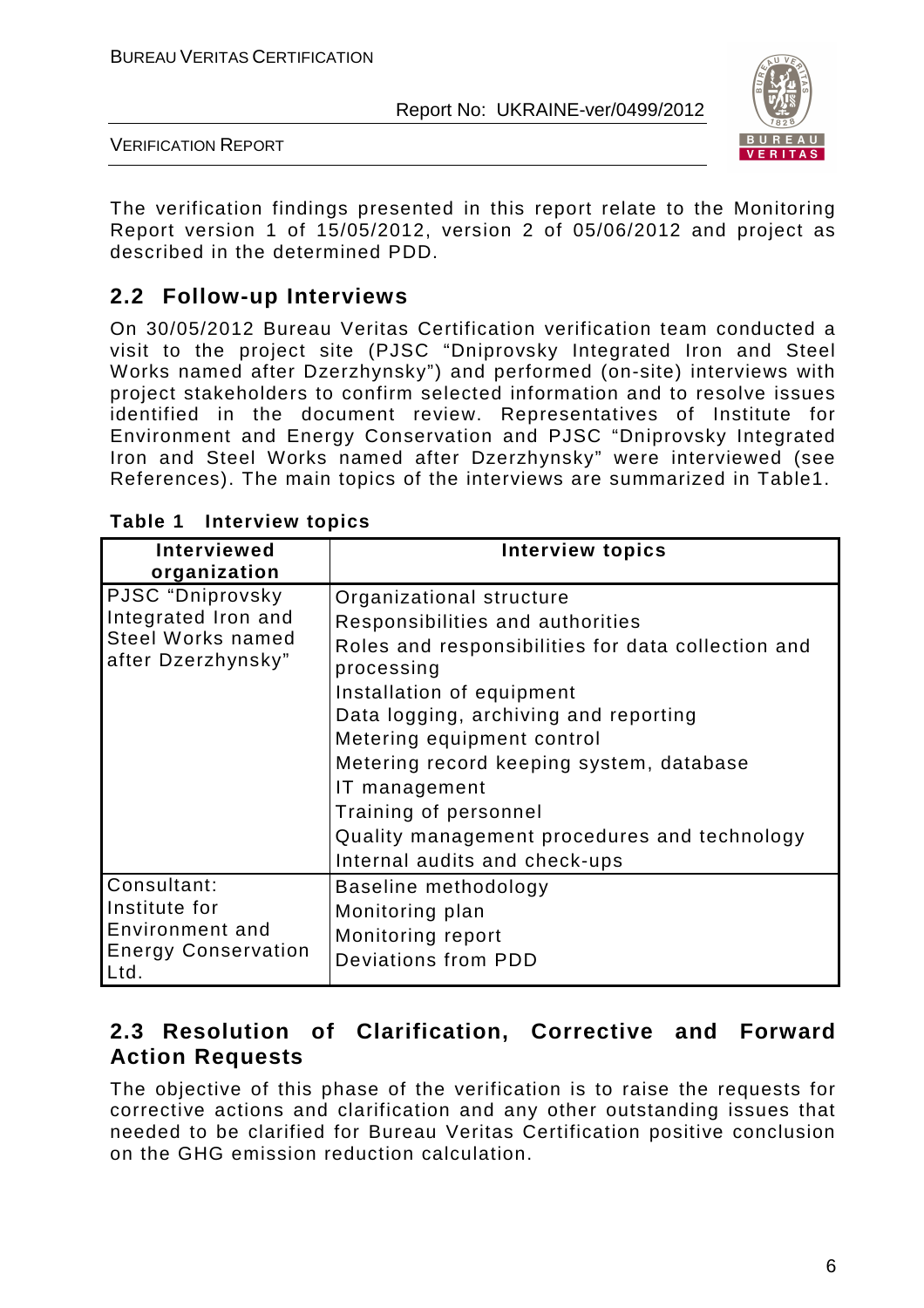

VERIFICATION REPORT

If the Verification Team, in assessing the monitoring report and supporting documents, identifies issues that need to be corrected, clarified or improved with regard to the monitoring requirements, it should raise these issues and inform the project participants of these issues in the form of:

(a) Corrective action request (CAR), requesting the project participants to correct a mistake that is not in accordance with the monitoring plan;

(b) Clarification request (CL), requesting the project participants to provide additional information for the Verification Team to assess compliance with the monitoring plan;

(c) Forward action request (FAR), informing the project participants of an issue, relating to the monitoring that needs to be reviewed during the next verification period.

The Verification Team will make an objective assessment as to whether the actions taken by the project participants, if any, satisfactorily resolve the issues raised, if any, and should conclude its findings of the verification.

To guarantee the transparency of the verification process, the concerns raised are documented in more detail in the verification protocol in Appendix A.

# **3 VERIFICATION CONCLUSIONS**

In the following sections, the conclusions of the verification are stated.

The findings from the desk review of the original monitoring documents and the findings from interviews during the follow up visit are described in the Verification Protocol in Appendix A.

The Clarification, Corrective and Forward Action Requests are stated, where applicable, in the following sections and are further documented in the Verification Protocol in Appendix A. The verification of the Project resulted in 06 Corrective Action Requests, 03 Clarification Requests.

The number between brackets at the end of each section corresponds to the DVM paragraph.

## **3.1 Remaining issues and FARs from previous verifications**

Remaining issues and FARs from previous verification are absent.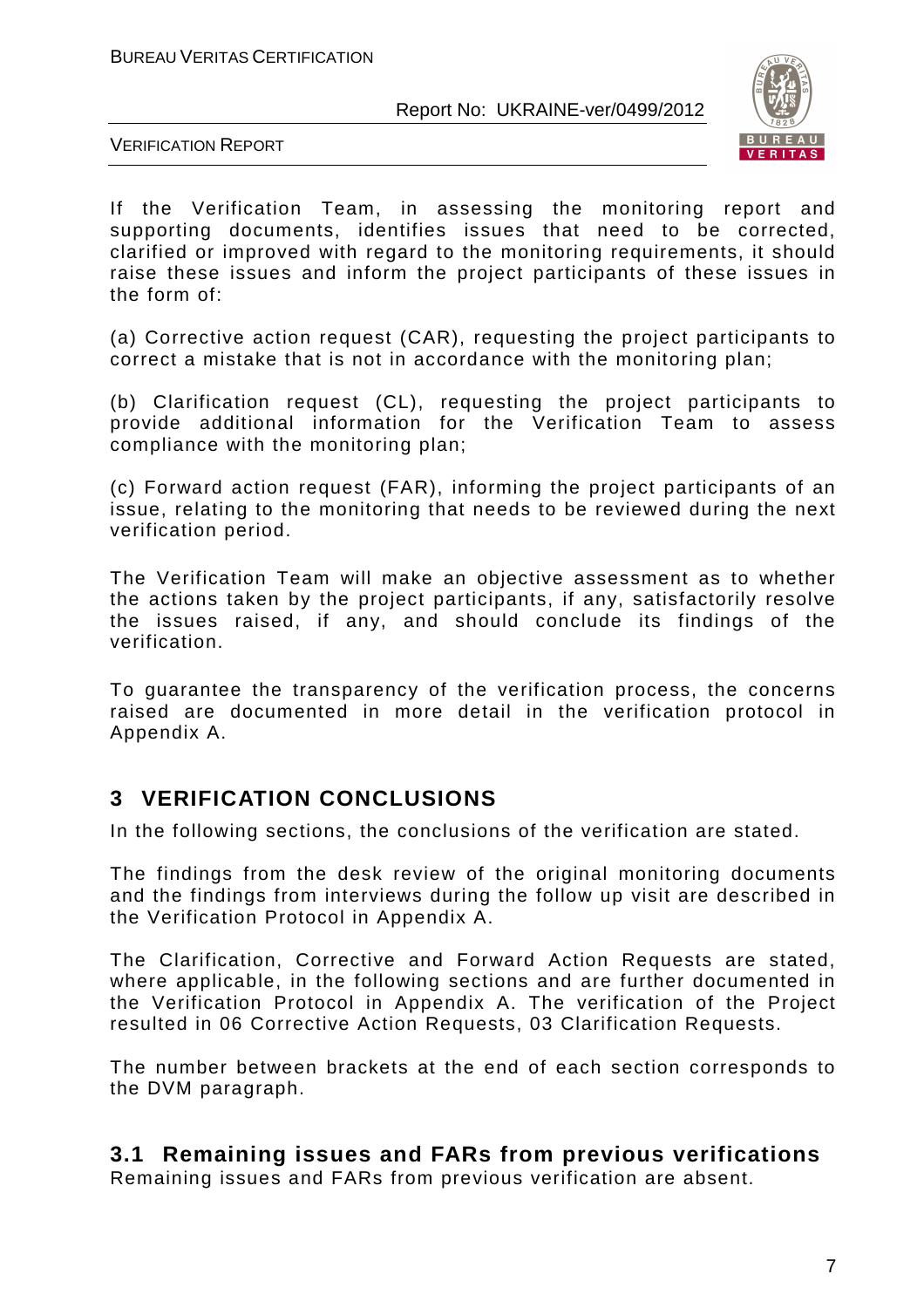

VERIFICATION REPORT

# **3.2 Project approval by Parties involved (90-91)**

The project was approved by the host Party, Ukraine, which is confirmed by the Letter of Approval No. 2077/23/7 dated 08/08/2011 issued by State Environmental Investment Agency of Ukraine. As to the other Party involved, although the PDD indicates it as Spain with "Endesa Carbono" company being a legal entity project participant, the written approval for the current JI project was issued by the Netherlands authorizing Endesa Carbono to participate in this Project for the purpose of article 6 of the Kyoto Protocol (Declaration of Approval ref. No 2011JI28 dated 05/07/2011 issued by NL Agency, implementing agency of the Ministry of Economic Affairs, Agriculture and Innovation of the Netherlands). This happened because of the fact that the Spanish company Endesa Carbono has its accounts in national registries of both Spain and the Netherlands.

Bureau Veritas Certification received written approvals from the project participants and does not doubt their authenticity.

The abovementioned written approvals are unconditional.

#### **3.3 Project implementation (92-93)**

The project which is being implemented at the PJSC "Dniprovsky Integrated Iron and Steel Works named after Dzerzhynsky" (DIISW), is strengthen competitiveness of steelmaking process and reduce load on the environment, including through reduction of greenhouse gas (GHG) emissions into atmosphere, management of DIISW and ISD decided to upgrade the Plant's process cycle by introducing two ladle furnaces (LF 1 and LF 2) and two new seven-strand billet continuous casting machines (CCM 1 and CCM 3).

The project technology envisages that steel molten in converters are dressed in the new two LFs where ferroalloys and other required additives are fed. LFs additionally consume electricity compared to the baseline scenario, however they allow for shorten Furnace Process time and lower temperatures LD-Converters. Generally, energy saving in LD-Converters, as the result of LFs implementation, leads to reduction of overall energy intensity and stabilization of the furnace process. Thus, out-of-furnace treatment (secondary steelmaking) of steel at LFs saves time, energy, and produces higher quality steel on a consistent basis.

The project technology also envisages that steel treated at LFs are fed into new seven-strand billet CCMs allowing direct square billet production. This, compared to the baseline scenario, leads to lower amount of clippings and energy saving.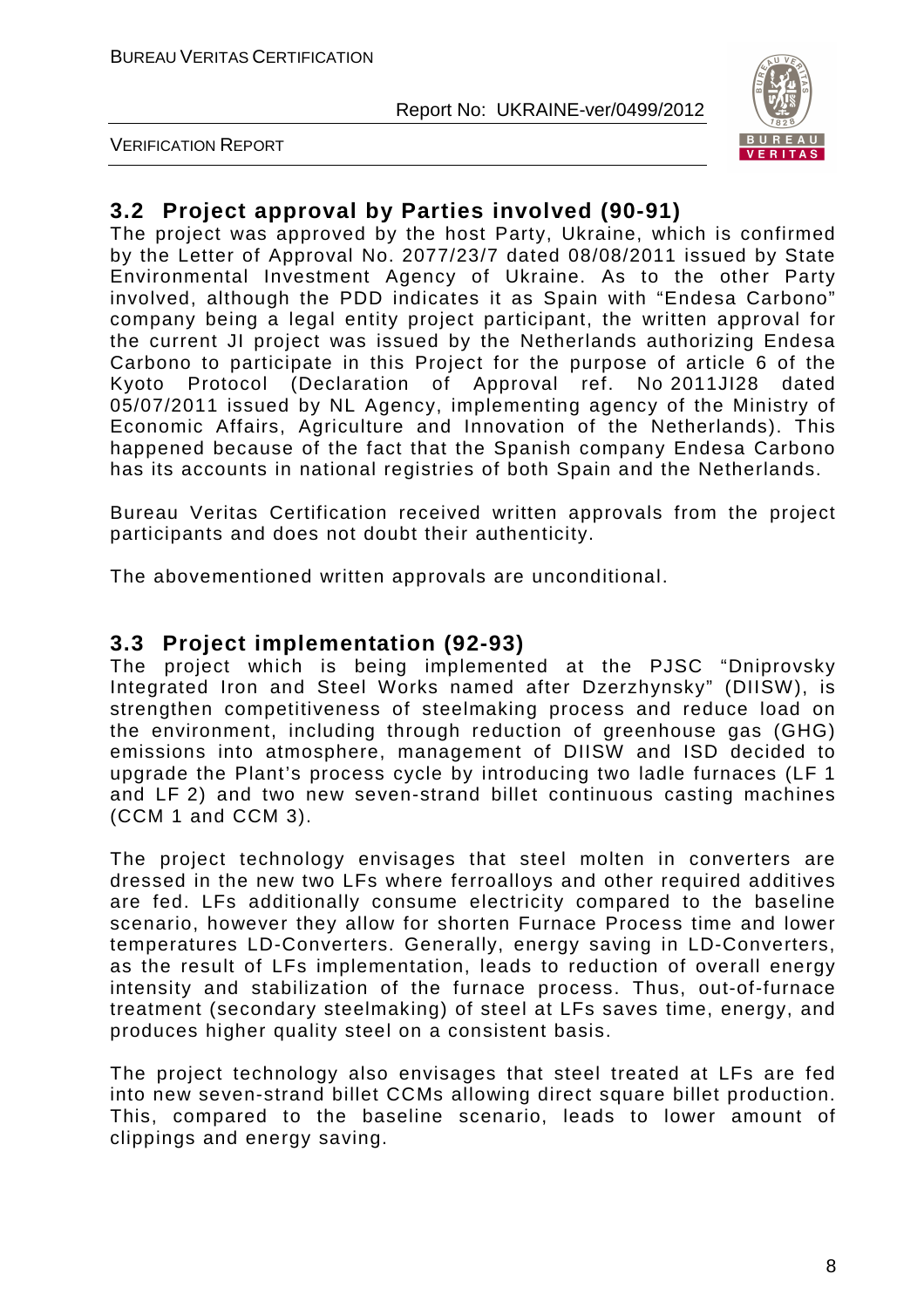

VERIFICATION REPORT

Сonstruction of CCM 1 was started in August 2007 and was completed in November 2008. First commissioning casting processes on CCM 1 had been conducted during August-September and commercial operation of equipment started from the 1-st of October 2008, thereafter first volumes of square billets were produced in the fourth quarter of 2008. According to the State Committee Protocol acceptance of finished object into operation is dated 16/12/2008.

Implementation of LF 1 was started in April 2007 and was completed in June 2009 (according to the Protocol on object readiness for setting into operation dated 07/09/2009).

Implementation of CCM 3 was started in May 2009 (according to the Protocol on object readiness for setting into operation dated 28.01.2011) and was completed in January 2011.

Implementation of LF 2 was started in August 2008 (according to the Permit for construction works # 76 dated 22.08.2008) and is at the stage of commercial tests from the beginning of 2012.

During the considered monitoring period such facilities as CCM 1, CCM 3 and LF 1 were operational.

During the 3rd monitoring period some deviations of actual emission reductions from emission reductions estimated in PDD were observed.

According to PDD version 08, emission reductions for the monitoring period from 01/01/2012 to 31/03/2012 were expected 444950 tonnes of CO2 equivalent. According Monitoring Report version 2 emission reductions achieved are 351 450 tonnes of  $CO<sub>2</sub>$  equivalent.

The reason for this is that baseline and project line scenarios were developed according to the scenario of perspective plan of steel production growth, which unfortunately has not justified due to the crisis of 2008-2011.

The identified areas of concern as to the project implementation, project participants response and BVC's conclusion are described in Appendix A, Table 2 (refer to CAR 01).

## **3.4 Compliance of the monitoring plan with the monitoring methodology (94-98)**

The monitoring occurred in accordance with the PDD regarding which the determination has been deemed final and is so listed on the UNFCCC JI website.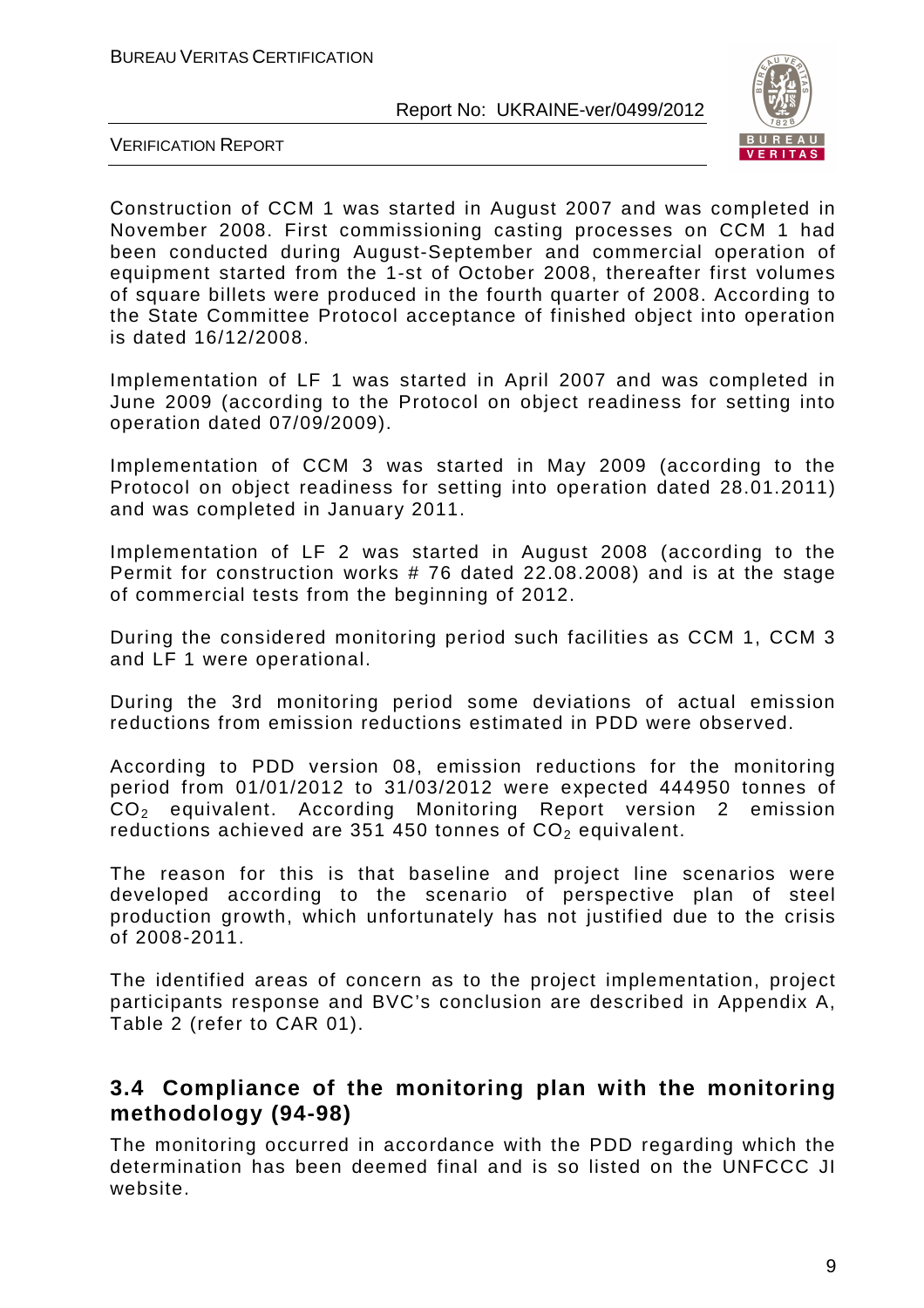

VERIFICATION REPORT

For calculating the emission reductions, key factors, such as actual amount of total steel output in the project scenario, specific fuel and energy resources consumption in production processes, specific electricity consumption etc., influencing the baseline emissions and the activity level of the project and the emissions as well as risks associated with the project were taken into account, as appropriate.

Data sources used for calculating emission reductions, such as appropriately calibrated measuring equipment, enterprise's records, national officially approved data on the emission factor for Ukrainian power grid published by National Environmental Agency of Ukraine, IPCC guidelines are clearly identified, reliable and transparent.

Emission factors, including default emission factors, are selected by carefully balancing accuracy and reasonableness, and appropriately justified of the choice.

The calculation of emission reductions is based on conservative assumptions and the most plausible scenarios in a transparent manner.

The identified areas of concern as to the compliance of the monitoring plan with the monitoring methodology, project participants response and BVC's conclusion are described in Appendix A, Table 2 (refer to CAR 02, CAR 03, CAR 04, CAR 05).

## **3.5 Revision of monitoring plan (99-100)**

Not applicable.

#### **3.6 Data management (101)**

The data and their sources, provided in monitoring report, are clearly identified, reliable and transparent.

The implementation of data collection procedures is in accordance with the monitoring plan, including the quality control and quality assurance procedures.

The monitoring of JI project indicators at DIISW is realized on regular basis where the system of data collection on fuel and energy resources consumption is being used. The data needed for the monitoring of the project is collected during the process of normal equipment use. The monitoring of the project is carried out according to standard operational practices established at the enterprise. The scheme of data collection is provided in the section 6 of the Monitoring Report.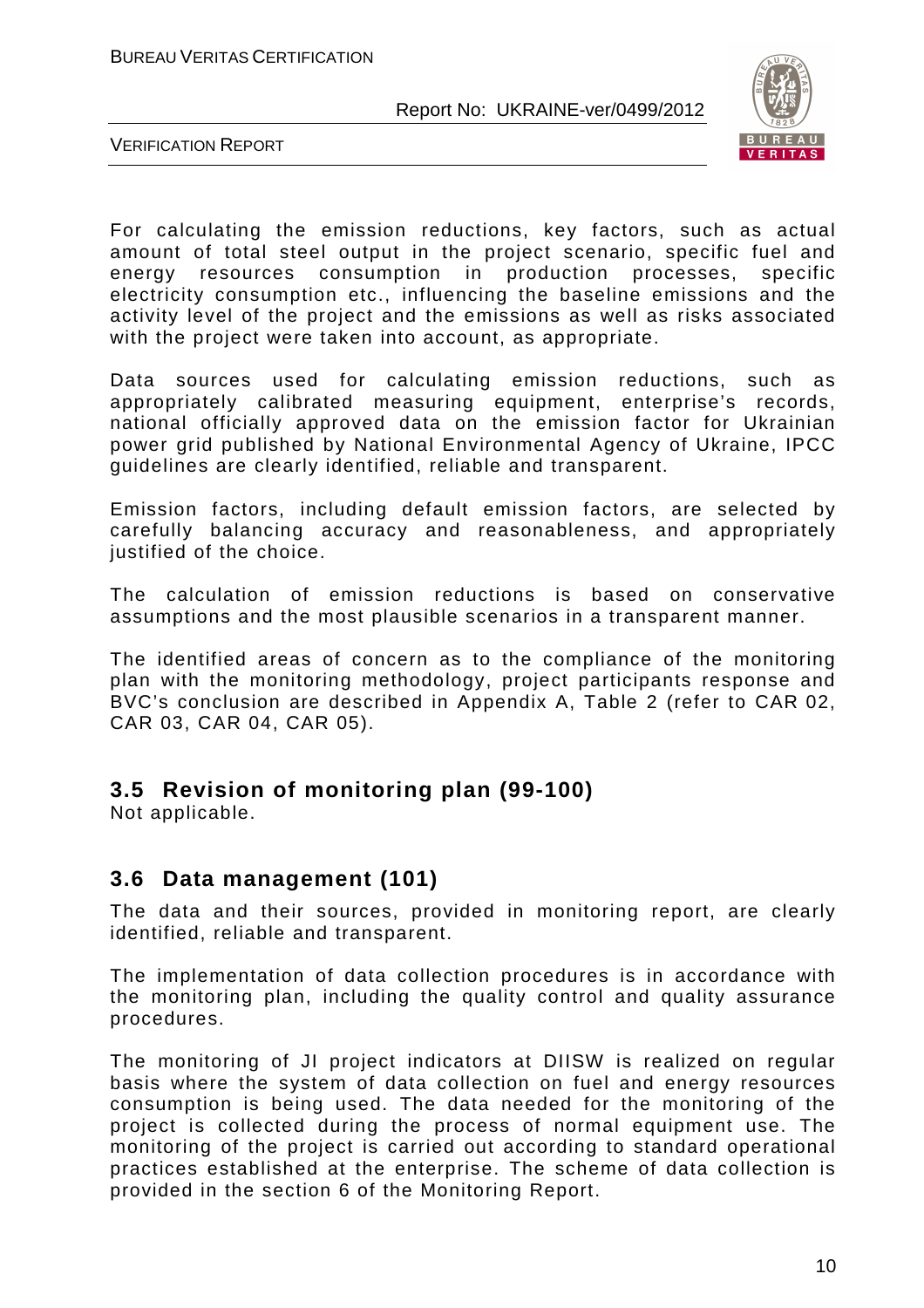

VERIFICATION REPORT

The quality assurance procedures are based on the Plant's quality management system certified against the requirements of ISО 9001:2008 international standard. Moreover, the occupational health and safety management system in accordance with OHSAS 18001 standard and environmental management system in accordance with ISO 14001 were implemented at the Plant in 2009.

The roles and obligation within the project monitoring are presented under the section 9 of the Monitoring Report.

The function of the monitoring equipment, including its calibration status, is in order. The measurement equipment used for project monitoring is serviced, calibrated and maintained in accordance with the original manufacturer's instructions, industry standards and internal procedures; relevant records are kept as required. As to the internal procedures, the calibration and verification are regulated by internal standards of DIISW such as STP 230-35-07 Metrological Support of Measuring Equipment and Guideline on Plant's Metrology Department.

The evidence and records used for the monitoring are maintained in a traceable manner. Data is collected into electronic database of DIISW as well as in paper format. Data is further compiled in day-to-day records, quarterly records, and annual records. All records are finally stored in Planning-economic department. All necessary information for monitoring of GHGs emission reductions are stored in paper and electronic formats and will be saved till the end of the crediting period and for two years after the last operation with ERUs from the project.

The data collection and management system for the project is in accordance with the monitoring plan.

The Monitoring Report provides sufficient information on the assigning roles, responsibilities and authorities for implementation and maintenance of monitoring procedures including control of data. The verification team confirms effectiveness of the existing management and operational systems and found them eligible for reliable project monitoring.

The identified areas of concern as to the data management, project participants response and BVC's conclusion are described in Appendix A, Table 2 (refer to CAR 06, CL 01, CL 02, CL 03).

# **3.7 Verification regarding programmes of activities (102- 110)**

Not applicable.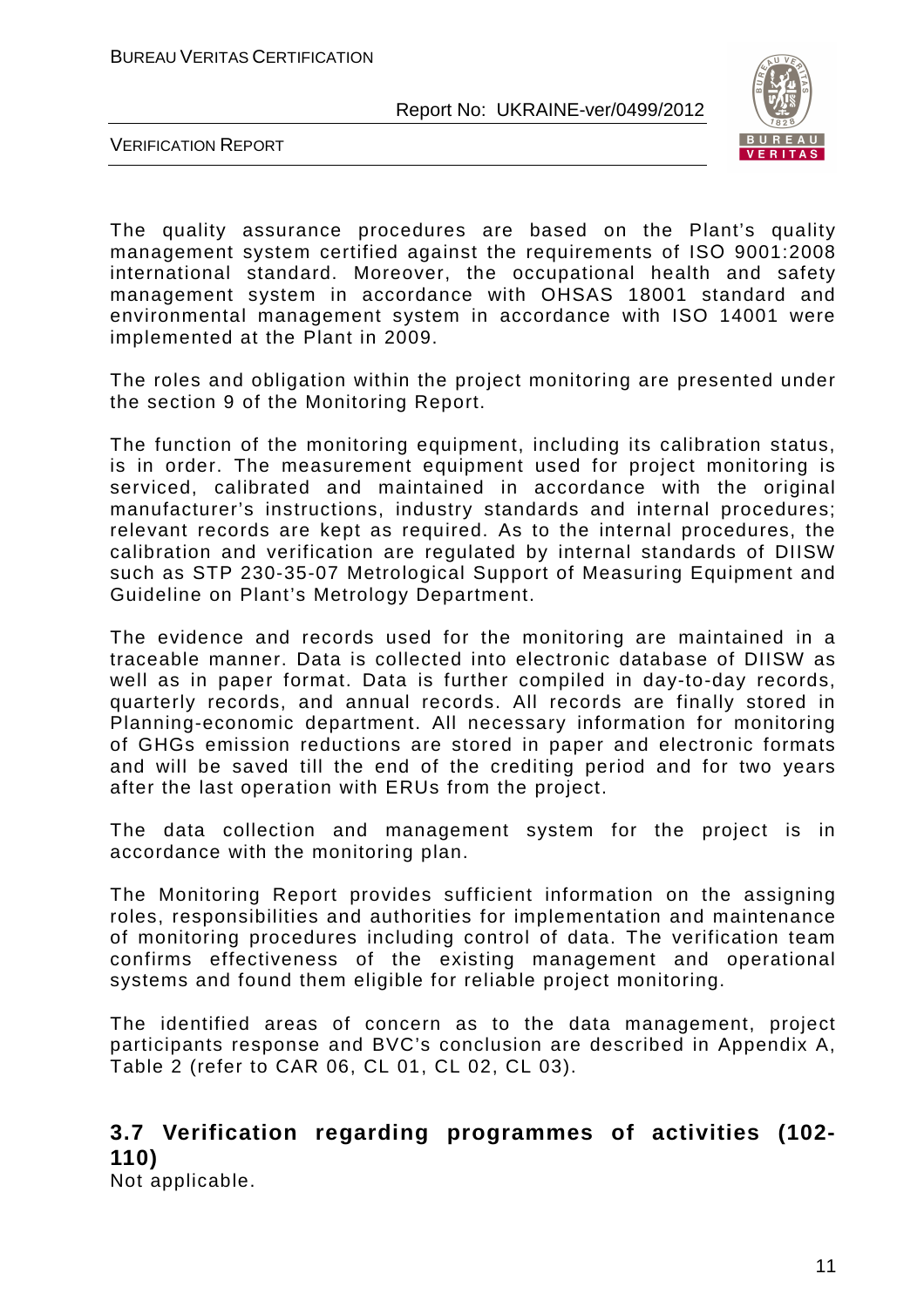

VERIFICATION REPORT

# **4 VERIFICATION OPINION**

Bureau Veritas Certification has performed the  $3<sup>rd</sup>$  verification of the "Technical Upgrade of OJSC Dniprovsky Integrated Iron and Steel Works named after Dzerzhynsky by Installation of Two Billet Continuous Casting Machines and Two Ladle Furnaces" Project in Ukraine, which applies JI specific approach. The verification was performed on the basis of UNFCCC criteria and host country criteria and also on the criteria given to provide for consistent project operations, monitoring and reporting.

The verification consisted of the following three phases: i) desk review of the monitoring report against project design and the baseline and monitoring plan; ii) follow-up interviews with project stakeholders; iii) resolution of outstanding issues and the issuance of the final verification report and opinion.

The management of the Institute for Environment and Energy Conservation is responsible for the preparation of the GHG emissions data and the reported GHG emissions reductions of the project on the basis set out within the project Monitoring Plan indicated in the final PDD version 08. The development and maintenance of records and reporting procedures in accordance with that plan, including the calculation and determination of GHG emission reductions from the project, is the responsibility of the management of the project.

Bureau Veritas Certification verified the Project Monitoring Report, version 2 for the reporting period indicated below. Bureau Veritas Certification confirms that the project is implemented is implemented as planned and described in approved project design documents. Installed equipment being essential for generating emission reduction runs reliably and is calibrated appropriately. The monitoring system is in place and the project is generating GHG emission reductions.

Bureau Veritas Certification can confirm that the GHG emission reduction is accurately calculated and is free of material errors, omissions, or misstatements. Our opinion relates to the project's GHG emissions and resulting GHG emission reductions reported and related to the approved project baseline and monitoring, and its associated documents. Based on the information we have seen and evaluated, we confirm, with a reasonable level of assurance, the following statement:

Reporting period: From 01/01/2012 to 31/03/2012

| Baseline emissions         |  | $\div$ 2 005 506 tonnes of CO <sub>2</sub> equivalent.     |
|----------------------------|--|------------------------------------------------------------|
| Project emissions          |  | $\div$ 1 654 056 tonnes of CO <sub>2</sub> equivalent.     |
| <b>Emission Reductions</b> |  | $\therefore$ 351 450 tonnes of CO <sub>2</sub> equivalent. |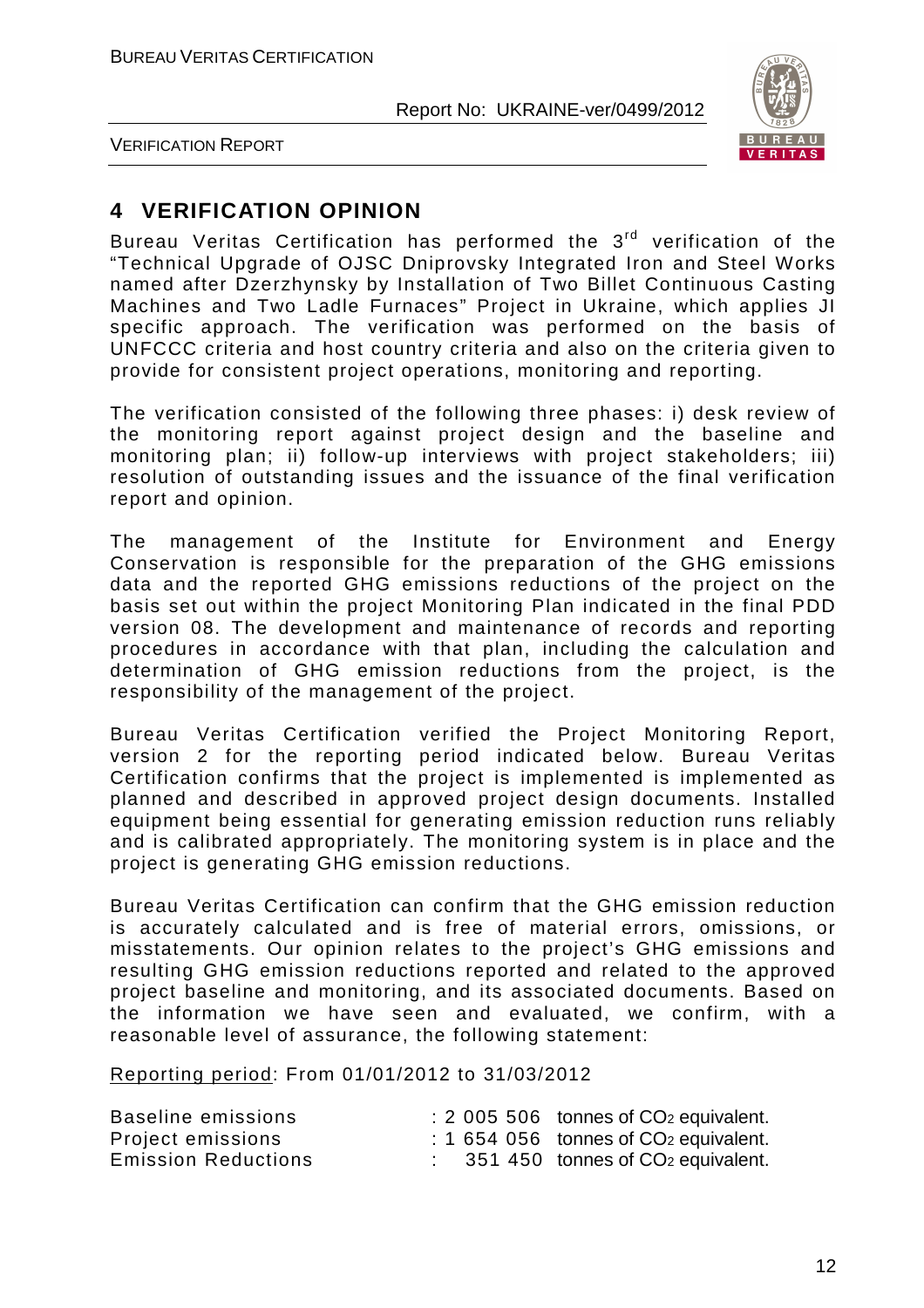

VERIFICATION REPORT

# **5 REFERENCES**

#### **Category 1 Documents:**

Documents provided by the project participants that relate directly to the GHG components of the project.

- /1/ Monitoring Report for the period from 01/01/2012 till 31/03/2012 version 1 dated 15/05/2012
- /2/ Monitoring Report for the period from 01/01/2012 till 31/03/2012 version 2 dated 05/06/2012
- /3/ Calculation of emission reductions for the period 01/01/2012 till 31/03/2012, Excel file
- /4/ PDD "Technical Upgrade of OJSC Dniprovsky Integrated Iron and Steel Works named after Dzerzhynsky by Installation of Two Billet Continuous Casting Machines and Two Ladle Furnaces", version 8 dated 12/07/2011
- /5/ Determination Report "Technical Upgrade of OJSC Dniprovsky Integrated Iron and Steel Works named after Dzerzhynsky by Installation of Two Billet Continuous Casting Machines and Two Ladle Furnaces" No.UKRAINE-det/0170/2010, rev.05 of 12/07/2011 issued by Bureau Veritas Certification
- /6/ Letter of Approval No. 2077/23/7 dated 08/08/2011 issued by State Environmental Investment Agency of Ukraine
- /7/ Declaration of Approval ref. No 2011JI28 dated 05/07/2011 issued by NL Agency, implementing agency of the Ministry of Economic Affairs, Agriculture and Innovation of the Netherlands

#### **Category 2 Documents:**

Background documents related to the design and/or methodologies employed in the design or other reference documents.

# **№ Name of the document**

Certificate of Metrology Laboratory PJSC «Dniprovsky Integrated Iron and Steel Works named after Dzerzhynsky»

1. № 06544-5-1-7-KL 31/02/2013

> License number 585747 on professionally-technical training PJSC «Dniprovsky Integrated Iron and Steel Works named after

2. Dzerzhynsky»

> Certificate of OHSAS management system BS OHSAS 18001:2007 Nº TIS 15116 1020 2 PJSC «Dniprovsky Integrated Iron and Steel

3. Works named after Dzerzhynsky»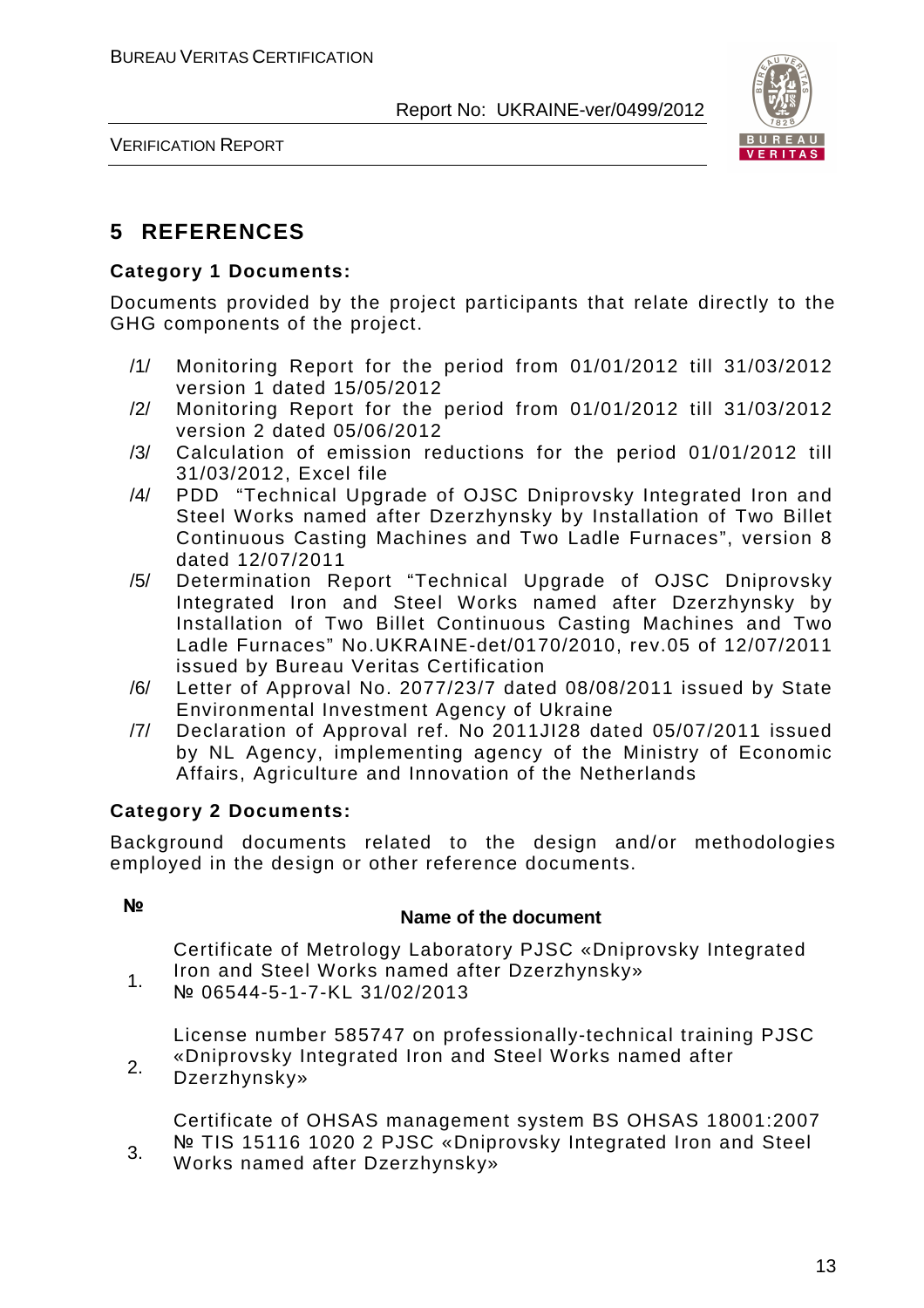

VERIFICATION REPORT

4. Certificate of EMS management system EN ISO 14001:2004 № TIS 15 104 1069 7 PJSC «Dniprovsky Integrated Iron and Steel Works named after Dzerzhynsky»

5. Schedule of internal audit at the requirement standards of OHSAS 18001 and ISO 14001 in 2012

- 6. Report on internal audit on 01 January 2012
- 7. Book of the account of electricity consumption for 2011-2012
- 8. Operating logbook DRZ-7 for 1 quarter of 2012
- 9. Operating logbook DRZ-10 for 1 quarter of 2012
- 10. Electricity substation logbook AF-23 for 1 quarter of 2012
- 11. Technical report of converter plant. January 2012.

12. Consumption of powders and mass. Converter plant. January 2012.

- 13. Consumption of charge metal. Converter plant. January 2012.
- 14. Consumption of scrap metal. Converter plant. January 2012.
- 15. Semifinished products in converter plant for January 2012.

16. The balance of coke and natural gases from the gas plant for January 2012.

17. Natural gas consumption for January 2012.

18. Report to the reception and distribution of electricity for January 2012.

Electricity distribution statement from January 2012.

19.

- 20. The balance of electricity for January 2012.
- 21. The result of the consumption of electricity for January 2012.
- 22. Fuel consumption report for January 2012.
- 23. Coke oven gas consumption for January 2012.
- 24. Blast furnace gas consumption for January 2012.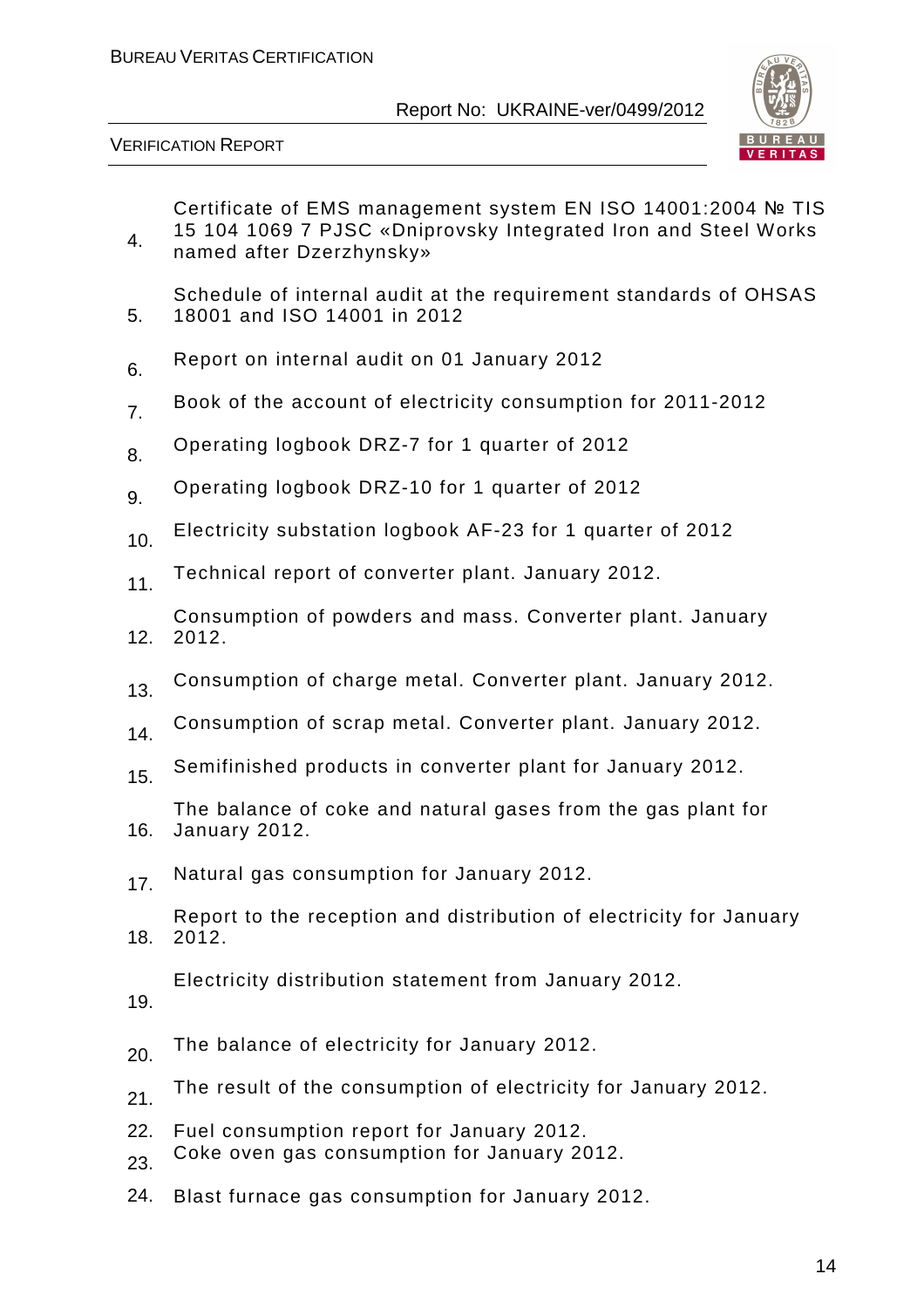

- 25. Natural gas consumption for January 2012.
- 26. Report on the development of oxygen-compressor plant for January 2012.
- 27. Technical report on the oxygen compressor plant for January 2012.
- 28. Report of CHP for January 2012.
- 29. Report of water supply plant for January 2012.
- 30. Electronic database of consumption of raw materials and resources in 2012
- 31. Technical report of converter plant. February 2012.
- 32. Consumption of powders and mass. Converter plant. February 2012.
- 33. Consumption of scrap metal. Converter plant. February 2012.
- 34. Consumption of charge metal. Converter plant. February 2012.
- 35. Semifinished products in converter plant for February 2012.
- 36. The balance of coke and natural gas from the gas plant for February 2012.
- 37. Natural gas consumption for February 2012.
- 38. Report to the reception and distribution of electricity for February 2012.
- 39. Electricity distribution statement from February 2012.
- 40. The balance of electricity for February 2012.
- 41. The result of the consumption of electricity for February 2012.
- 42. Fuel consumption report for February 2012.
- 43. Coke oven gas consumption for February 2012.
- 44. Blast furnace gas consumption for February 2012.
- 45. Natural gas consumption for February 2012.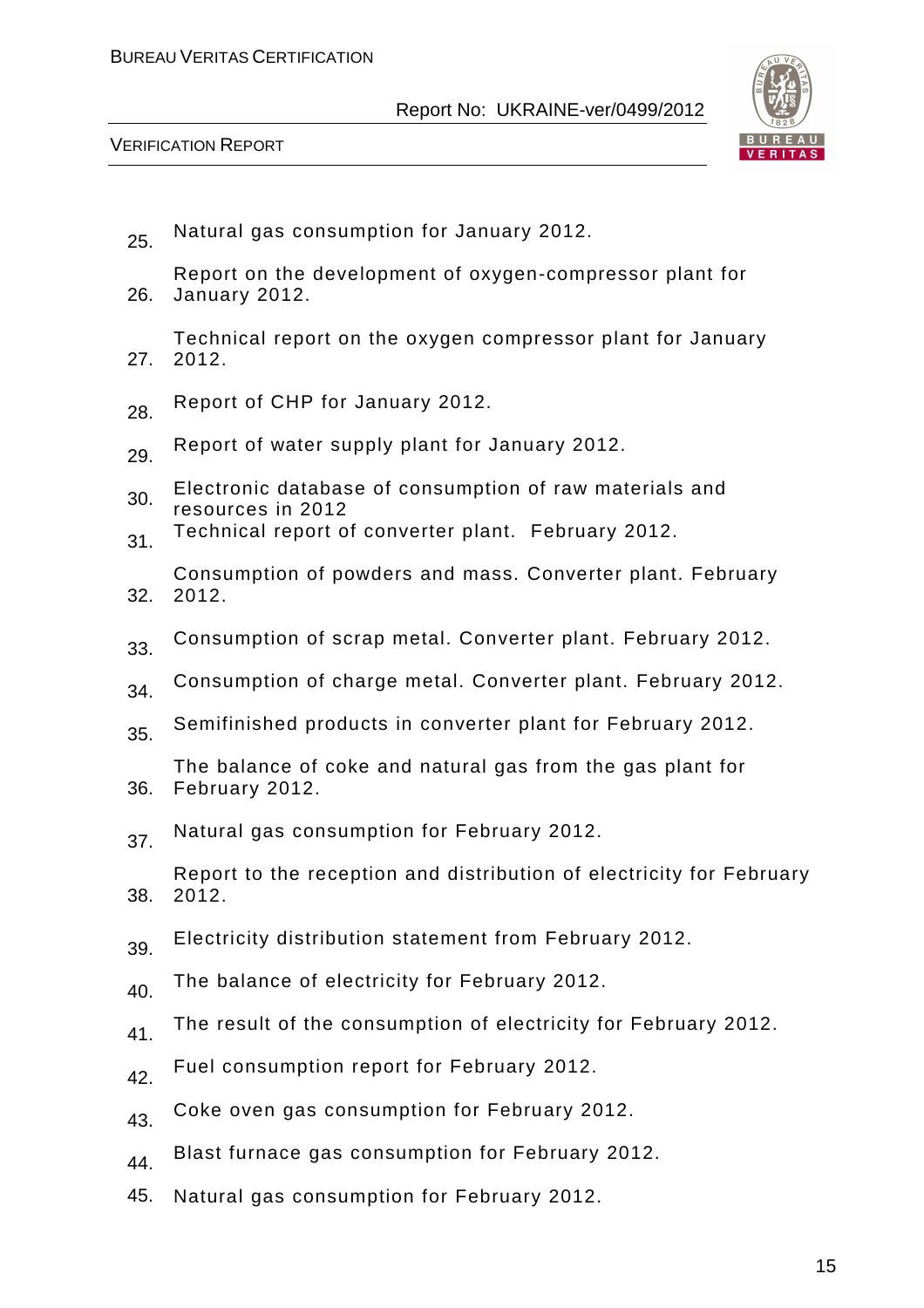

VERIFICATION REPORT

- 46. February 2012. Report on the development of oxygen-compressor plant for
- 47. Technical report on the oxygen compressor plant for February 2012.
- 48 Report of CHP for February 2012.
- 49. Report of water supply plant for February 2012.
- 50. Technical report of converter plant. March 2012.
- 51. Consumption of powders and mass. Converter plant. March 2012.
- 52. Consumption of charge metal. Converter plant. March 2012.
- 53. Consumption of scrap metal. Converter plant. March 2012.
- 54. Semifinished products in converter plant for March 2012.
- 55. The balance of coke and natural gases from the gas plant for March 2012.
- 56. Natural gas consumption for March 2012.
- 57. Report to the reception and distribution of electricity for March 2012.
- 58. Electricity distribution statement from March 2012.
- 59. The balance of electricity for March 2012.
- 60. The result of the consumption of electricity for March 2012.
- 61. Fuel consumption report for March 2012.
- 62. Coke oven gas consumption for March 2012.
- 63. Blast furnace gas consumption for March 2012.
- 64. Natural gas consumption for March 2012.

65. Report on the development of oxygen-compressor plant for March 2012.

66. Technical report on the oxygen compressor plant for March 2012.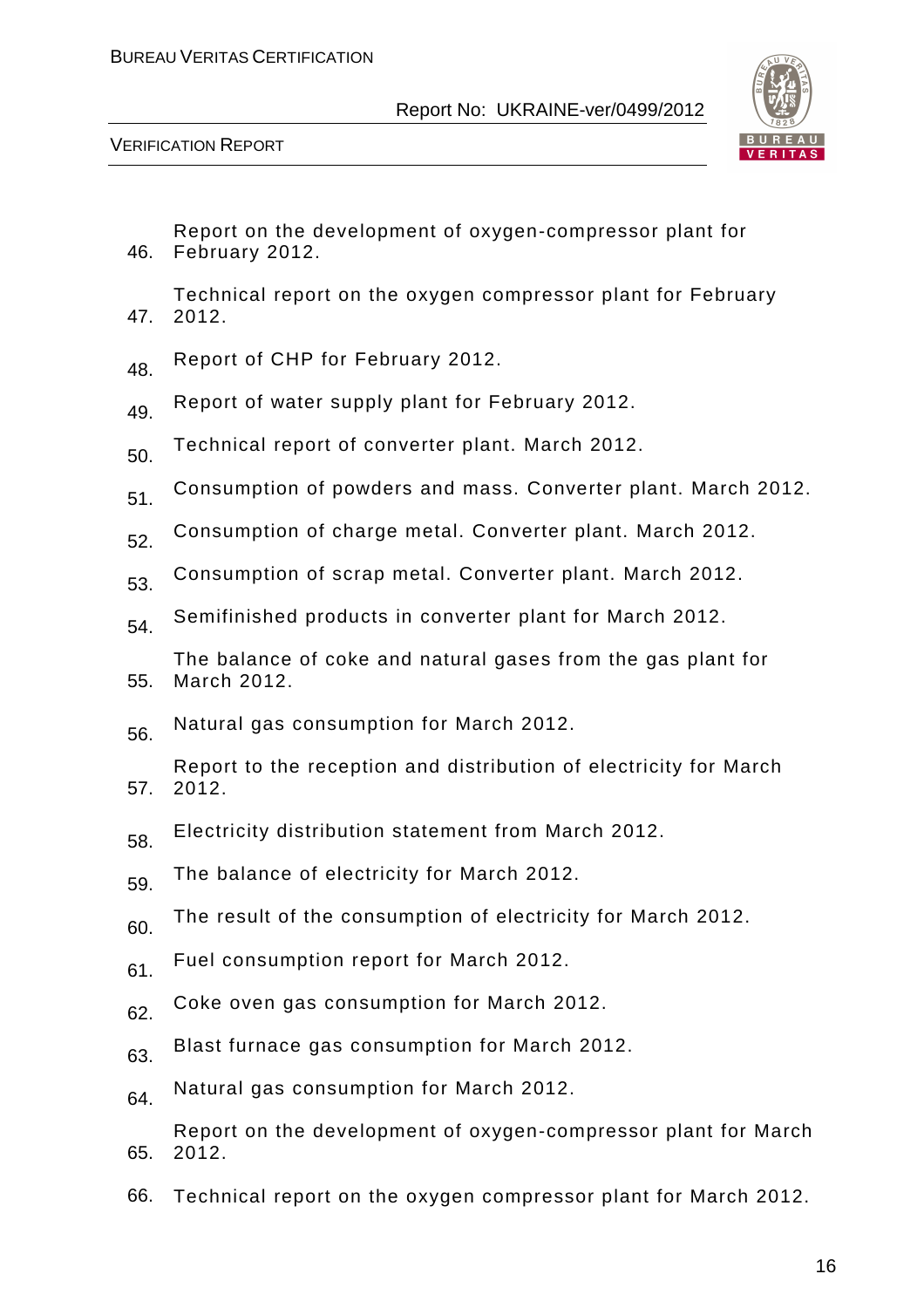

VERIFICATION REPORT

- 67. Report of CHP for March 2012.
- 68. Report of water supply plant for March 2012.
- 69. Certificate number DP001081 on project documentation "Gradual reconstruction of converter plant for the construction of two CCM and "ladle furnace".

70. 01.03.2012 to 31.03.2012 Passport physic-chemical parameters of gas for the period from

71. 01.02.2012 to 29.02.2012 Passport physic-chemical parameters of gas for the period from

72. 01.01.2012 to 31.01.2012 Passport physic-chemical parameters of gas for the period from

73. Report on air protection form number 2-TP (air) for 1 quarter of 2012

Certificate number 06544-5-1-26/3-HOMS (20.08.2010- 20.08.2013). Ecological Laboratory of PJSC «Dniprovsky

- 74. Integrated Iron and Steel Works named after Dzerzhynsky»
- 75. Electronic Register of measuring equipment
- 76 OHSAS and EMS Management review for 11 months in 2011
- 77. Schedule of QMS Internal Audit for 2012

78. Certificate of Quality management system ISO 9001:2008. TUV THURINGEN (31.01.2012-30.01.2015)

79. Certificate of Quality management system ISO 9001:2009. UkrSEPRO (21.06.2011-05.04.2014)

- $80.$  Report #7 on the Internal Audit (05/03/2012)
- $81$ . Report #3 on the Internal Audit (04/01/2012)

82. organizational structure of DIISW Order № 908 dated 26.09.2011 on making changes in the

83. Order № 327 dated 23.03.2012 on the preparation and storage of data on the Joint Implementation projects under the Kyoto Protocol.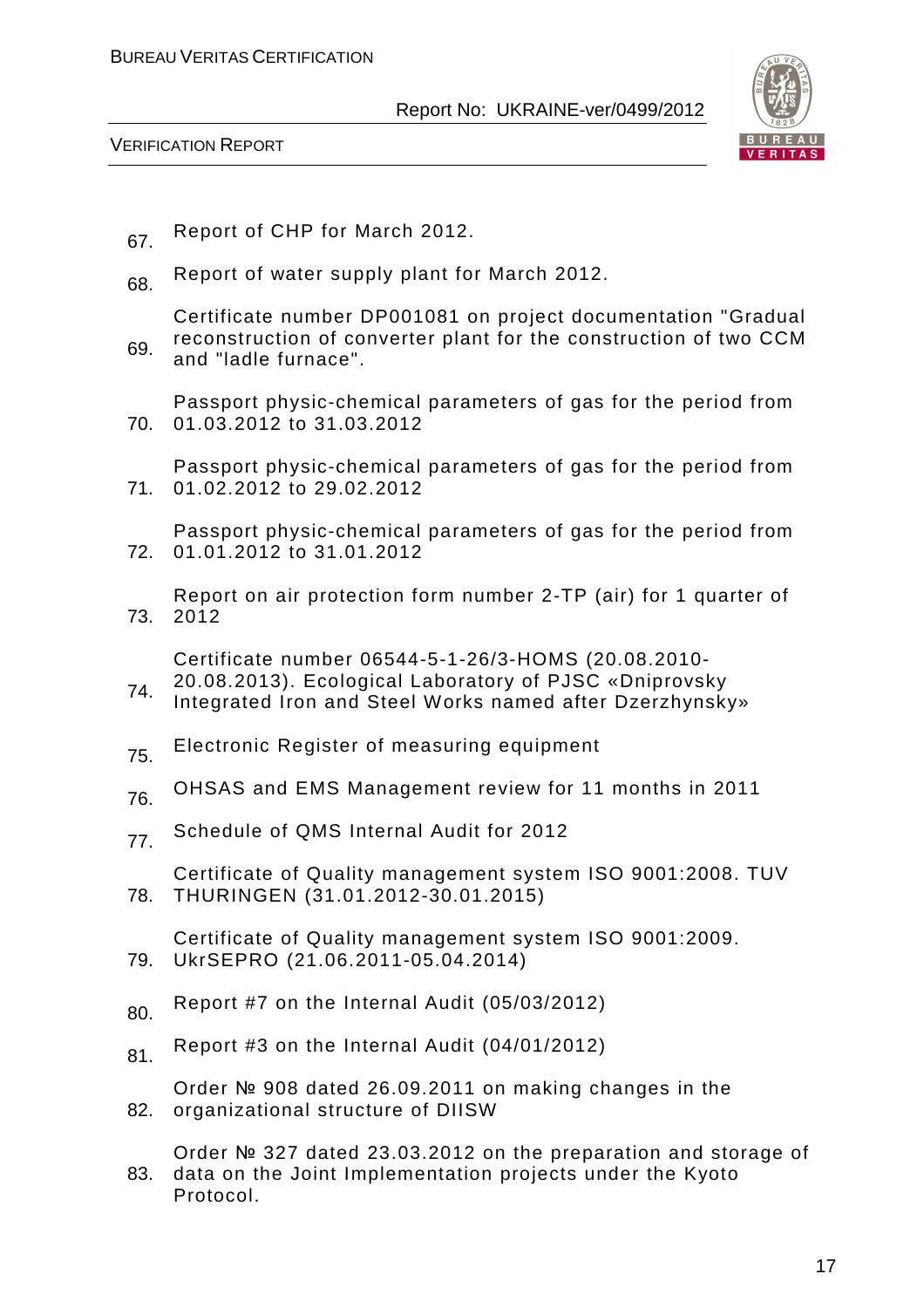

| 84.  | Training plan on DIISW in 2012                                                        |
|------|---------------------------------------------------------------------------------------|
| 85.  | Passport. Natural gas consumption meter Safir-M-5120 #02800644                        |
| 86.  | Passport. Natural gas consumption meter Safir-M #0339381                              |
| 87.  | Passport. Natural gas consumption meter Metran #65430                                 |
| 88.  | Passport. Natural gas consumption meter Safir-M #03831731                             |
| 89.  | Passport. Natural gas consumption meter Metran #66737                                 |
| 90.  | Passport. Natural gas consumption meter Safir-M #02619588                             |
| 91.  | Passport. Natural gas consumption meter Safir-M #03981694                             |
| 92.  | Passport. Natural gas consumption meter Sapfir-22M #33822                             |
| 93.  | Passport. Natural gas consumption meter Safir-M #08397518                             |
| 94.  | Passport. Natural gas consumption meter Safir-M #03639990                             |
| 95.  | The protocol of the qualifying examinations in the converter shop<br>dated 30/03/2012 |
| 96.  | The protocol of the qualifying examinations in the converter shop<br>dated 12/03/2012 |
| 97.  | The protocol of the qualifying examinations in the converter shop<br>dated 15/03/2012 |
| 98.  | Passport. Electricity meter EvroAlfa #01132785                                        |
| 99.  | Meter card: type <i>V</i> 670, factory № 672417                                       |
| 100. | Meter card: type И670, factory № 919610                                               |
| 101. | Meter card: type И670, factory № 649492                                               |
| 102. | Meter card: type <i>V</i> 670, factory № 350258                                       |
| 103. | Meter card: type И670, factory № 374202                                               |
| 104. | Meter card: type И670, factory № 062944                                               |
|      | 105. Meter card: type <i>V</i> 670M, factory № 036772                                 |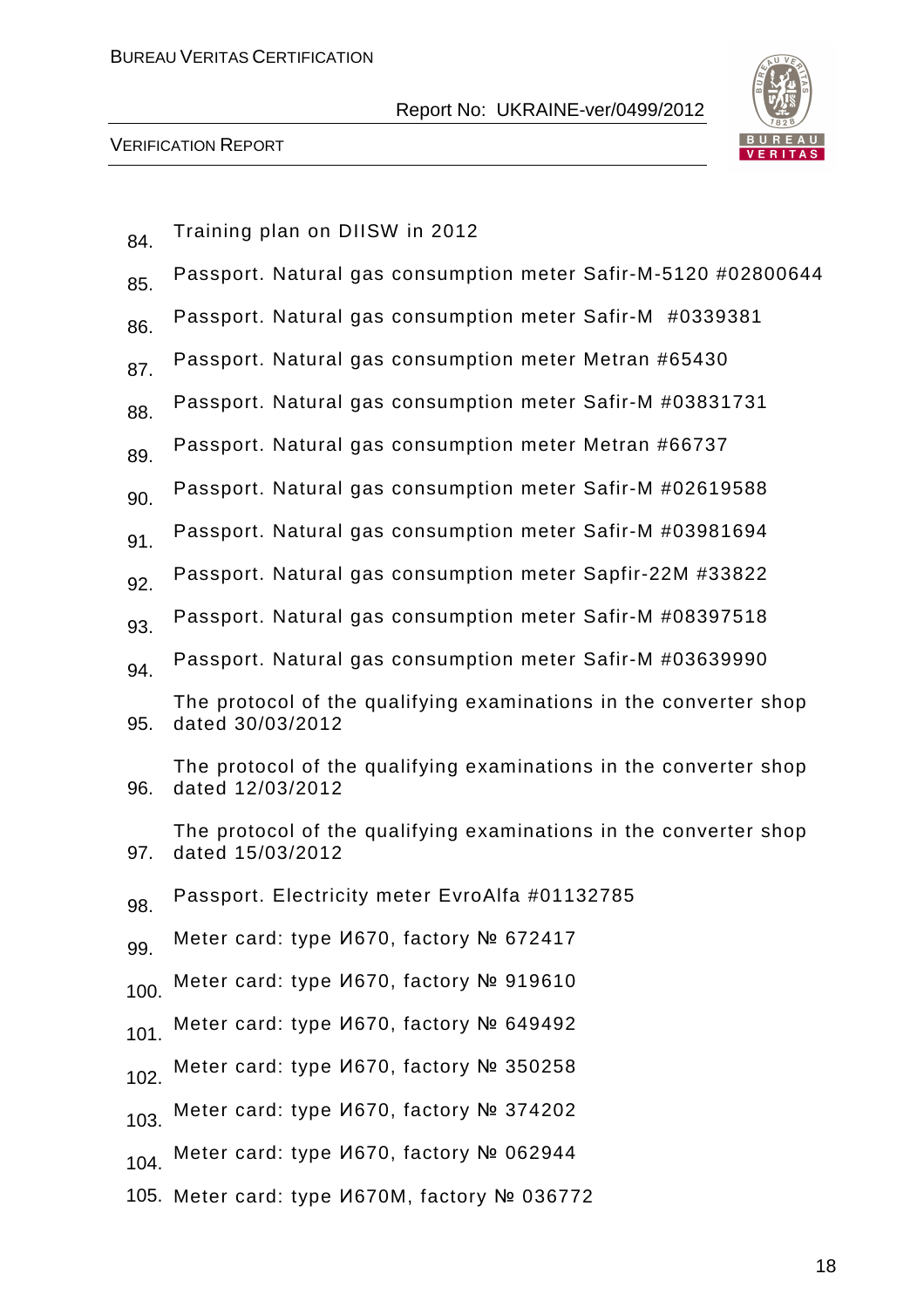

| 106.             | Meter card: type <i>V</i> 670, factory № 233755 |
|------------------|-------------------------------------------------|
| 107.             | Meter card: type И670, factory № 566577         |
| 108.             | Meter card: type И670, factory № 156892         |
| 109.             | Meter card: type И670, factory № 306034         |
| 110.             | Meter card: type И670, factory № 367107         |
| 111.             | Meter card: type И670, factory № 626945         |
|                  | 112. Meter card: type И670, factory № 365024    |
| 113.             | Meter card: type И670, factory № 193791         |
| 114.             | Photo: type И670, factory № 672417              |
| 115.             | Photo: type И670, factory № 919610              |
| 116.             | Photo: type <i>V</i> 670, factory № 649492      |
| 117.             | Photo: type И670, factory № 350258              |
|                  | 118. Photo: type И670, factory № 374202         |
| 119.             | Photo: type И670, factory № 062944              |
| 120.             | Photo: type <i>V</i> 670M, factory № 036772     |
| 121 <sub>1</sub> | Photo: type И670, factory № 233755              |
| 122.             | Photo: type <i>V</i> 670, factory № 566577      |
|                  | 123. Photo: type И670, factory № 156892         |
|                  | 124. Photo: type И670, factory № 306034         |
| 125.             | Photo: type И670, factory № 367107              |
|                  | 126. Photo: type И670, factory № 626945         |
|                  | 127. Photo: type И670, factory № 365024         |
| 128.             | Photo: type <i>V</i> 670, factory № 193791      |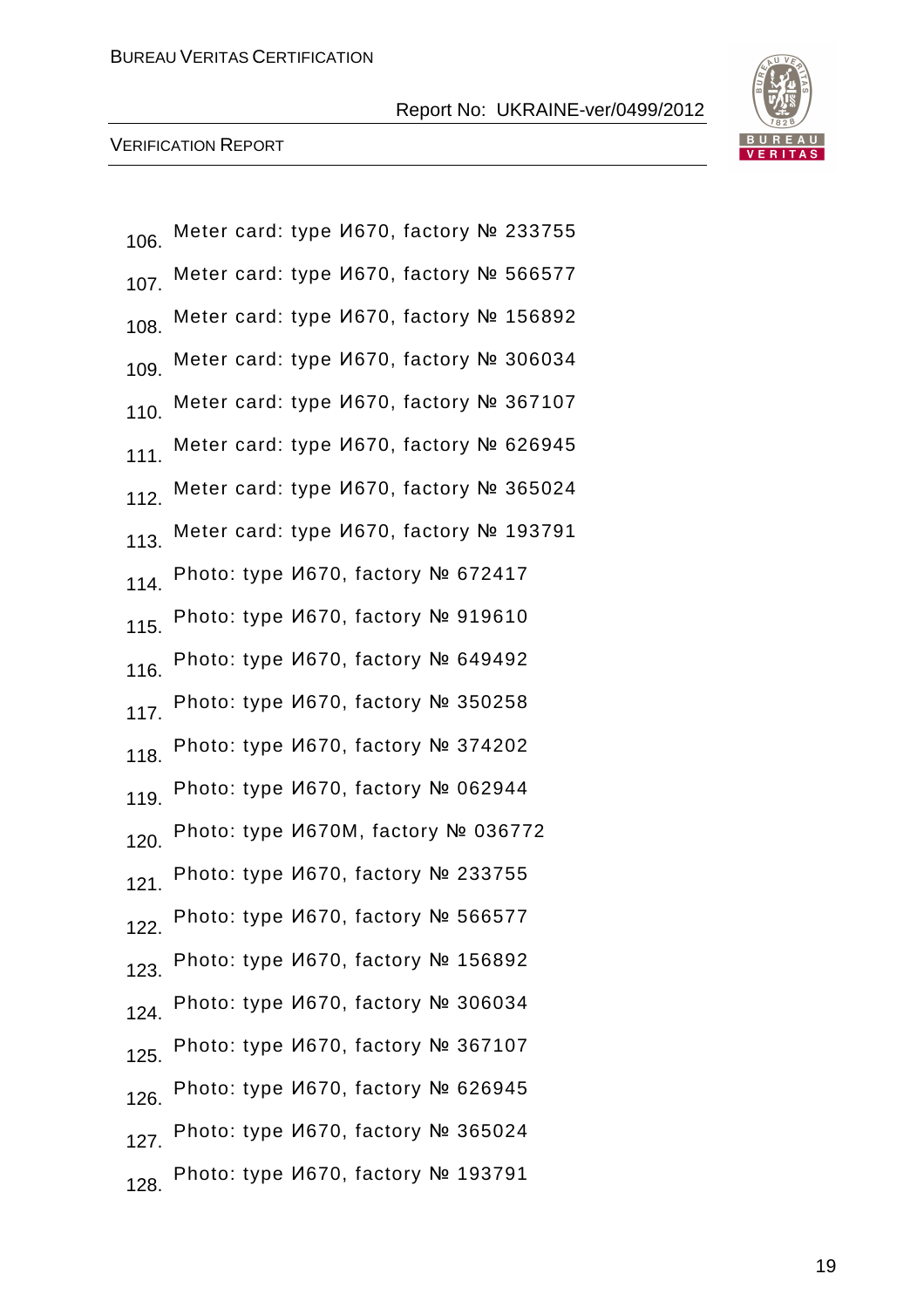

VERIFICATION REPORT

#### **Persons interviewed:**

List persons interviewed during the verification or persons that contributed with other information that are not included in the documents listed above.

- /1/ Zolotarevskaya I.G. Acting head of the environmental protection service of DIISW
- /2/ Motsnyi V. V. Head of the technical department of DIISW
- /3/ Turkyn M. B. Deputy chief power engineer of DIISW
- /4/ Filipov A.V. Acting deputy chief power engineer of DIISW
- /5/ Sinelnikov N.A. Representative of electrical laboratory
- /6/ Bogdanovich I.N. Representative of the laboratory of metrology
- /7/ Chayun O.N. Acting head of the personnel technical education and training department of DIISW
- /8/ Ivanov G.B. Head of the Office for Standardization and **Certification**
- /9/ Honcharenko S. G. Head of the technical department of DIISW
- /10/ Seredyuk V.V. Ecology department manager of Institute for Environment and Energy Conservation Ltd.
- /11/ Linnyk Y. leading specialist of ecology department of Institute for Environment and Energy Conservation Ltd.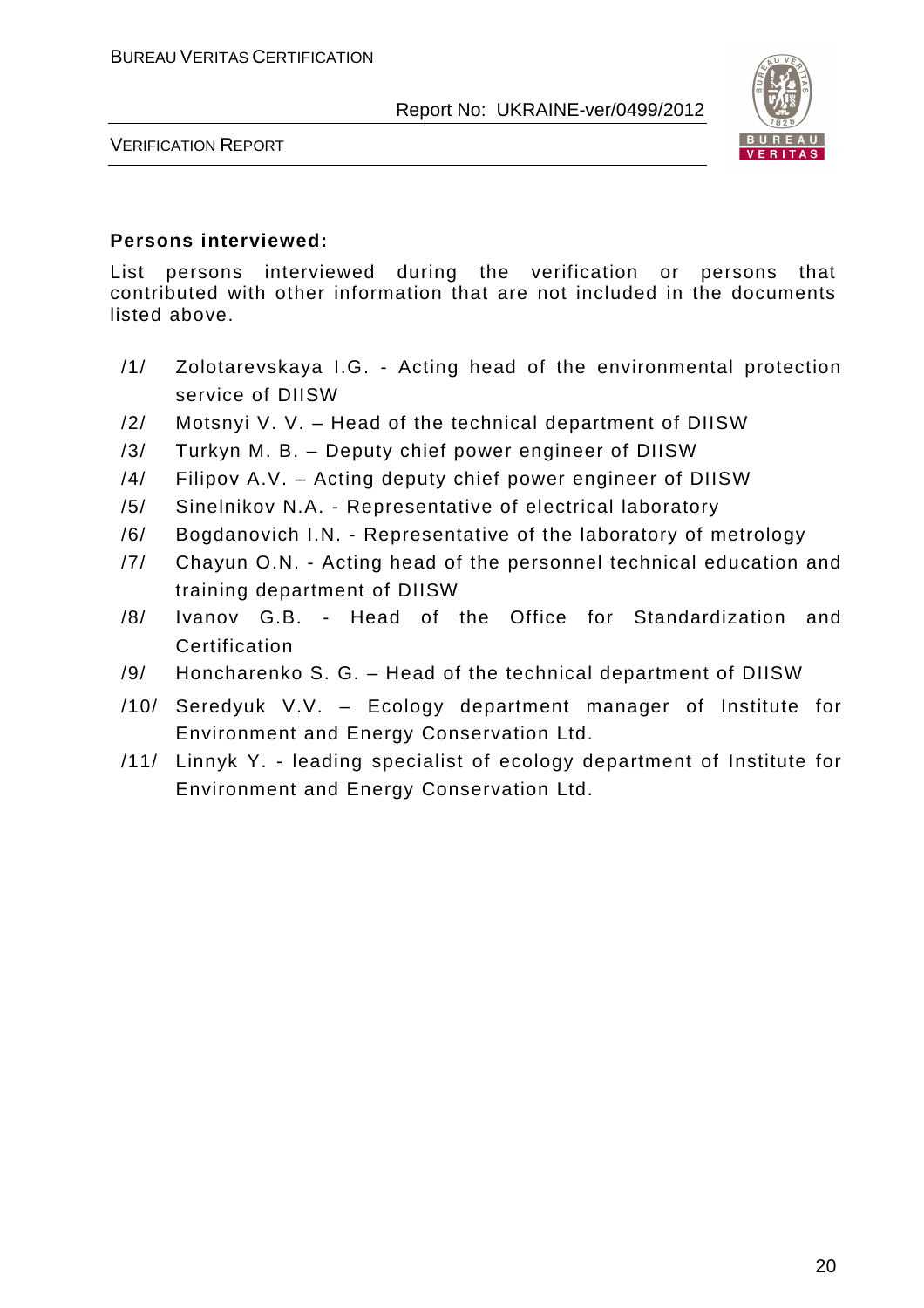

#### VERIFICATION REPORT

# **APPENDIX A: VERIFICATION PROTOCOL**

#### **BUREAU VERITAS CERTIFICATION HOLDING SAS**

**Table 1. Check list for verification, according to the JOINT IMPLEMENTATION DETERMINATION AND VERIFICATION MANUAL (Version 01)** 

| <b>DVM</b><br><b>Paragraph</b> | <b>Check Item</b>                                                                                                                                                                                                                                                                 | <b>Initial finding</b>                                                                                                                                                                                                                                                                                                                                                                                                                                                                                                                                                                                                                                                                                                      | <b>Draft</b><br><b>Conclusion</b> | <b>Final</b><br><b>Conclusion</b> |
|--------------------------------|-----------------------------------------------------------------------------------------------------------------------------------------------------------------------------------------------------------------------------------------------------------------------------------|-----------------------------------------------------------------------------------------------------------------------------------------------------------------------------------------------------------------------------------------------------------------------------------------------------------------------------------------------------------------------------------------------------------------------------------------------------------------------------------------------------------------------------------------------------------------------------------------------------------------------------------------------------------------------------------------------------------------------------|-----------------------------------|-----------------------------------|
|                                | <b>Project approvals by Parties involved</b>                                                                                                                                                                                                                                      |                                                                                                                                                                                                                                                                                                                                                                                                                                                                                                                                                                                                                                                                                                                             |                                   |                                   |
| 90                             | Has the DFPs of at least one Party<br>involved, other than the host Party,<br>issued a written project approval when<br>submitting the first verification report to<br>the secretariat for publication in<br>accordance with paragraph 38 of the JI<br>guidelines, at the latest? | As to the other Party involved, although the PDD<br>indicates it as Spain with "Endesa Carbono" company<br>being a legal entity project participant, the written<br>approval for the current JI project was issued by the<br>Netherlands authorizing Endesa Carbono to participate<br>in this Project for the purpose of article 6 of the Kyoto<br>Protocol (Declaration of Approval ref. No 2011JI28<br>dated 05/07/2011 issued by NL Agency, implementing<br>agency of the Ministry of Economic Affairs, Agriculture<br>and Innovation of the Netherlands). This happened<br>because of the fact that the Spanish company Endesa<br>Carbono has its accounts in national registries of both<br>Spain and the Netherlands. | OK.                               | <b>OK</b>                         |
| 91                             | Are all the written project approvals by<br>Parties involved unconditional?                                                                                                                                                                                                       | Yes, all the written project approvals by Parties<br>involved are unconditional.                                                                                                                                                                                                                                                                                                                                                                                                                                                                                                                                                                                                                                            | <b>OK</b>                         | OK                                |
| <b>Project implementation</b>  |                                                                                                                                                                                                                                                                                   |                                                                                                                                                                                                                                                                                                                                                                                                                                                                                                                                                                                                                                                                                                                             |                                   |                                   |
| 92                             | Has the project been implemented in                                                                                                                                                                                                                                               | Implementation of LF 1 was started in April 2007 and                                                                                                                                                                                                                                                                                                                                                                                                                                                                                                                                                                                                                                                                        | <b>CAR 01</b>                     | OK                                |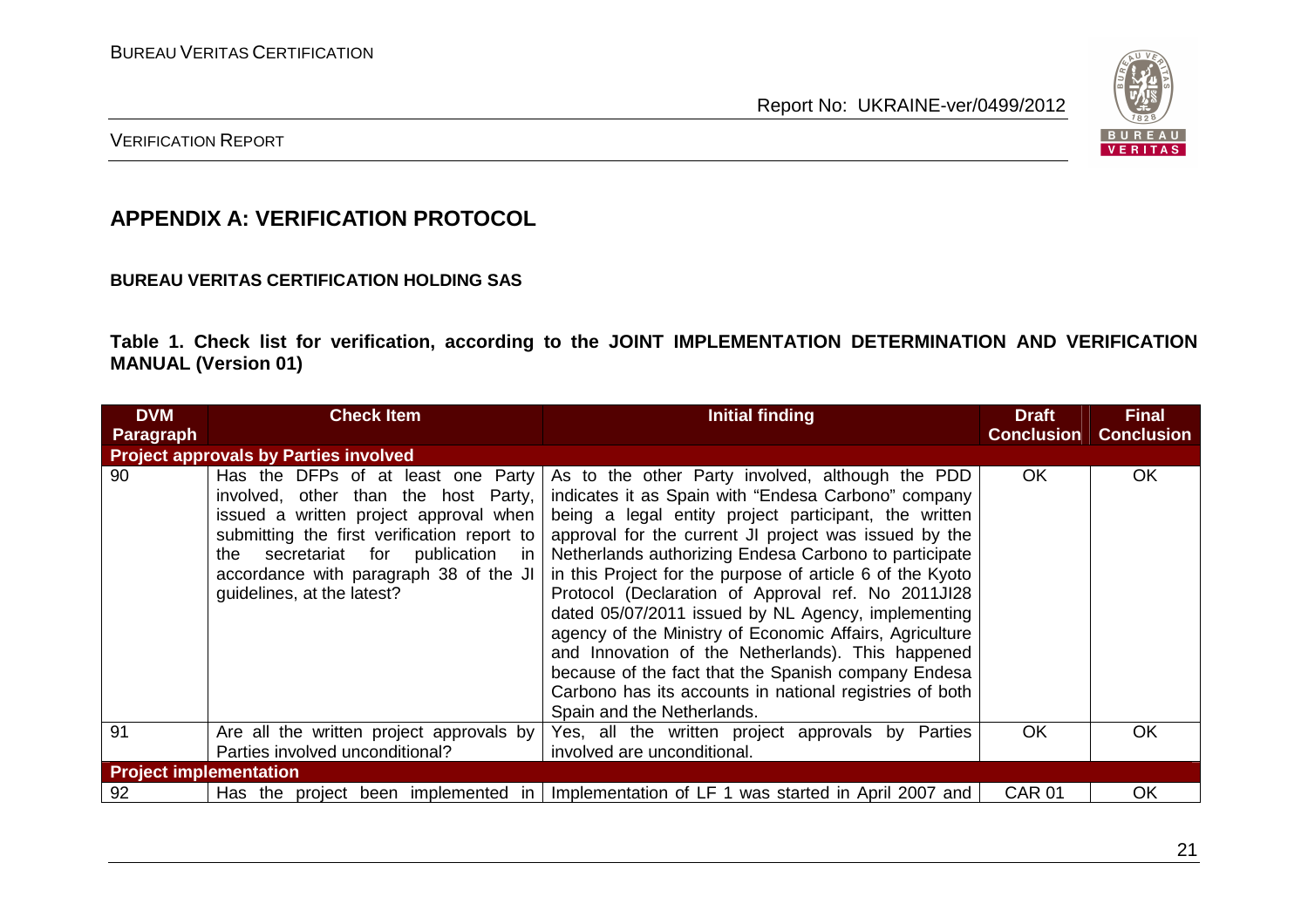

| <b>DVM</b>       | <b>Check Item</b>                                                                                                                                                                                  | <b>Initial finding</b>                                                                                                                                                                                             | <b>Draft</b>      | <b>Final</b>      |
|------------------|----------------------------------------------------------------------------------------------------------------------------------------------------------------------------------------------------|--------------------------------------------------------------------------------------------------------------------------------------------------------------------------------------------------------------------|-------------------|-------------------|
| <b>Paragraph</b> |                                                                                                                                                                                                    |                                                                                                                                                                                                                    | <b>Conclusion</b> | <b>Conclusion</b> |
|                  | accordance with the PDD regarding<br>which the determination<br>has been<br>deemed final and is so listed on the<br><b>UNFCCC JI website?</b>                                                      | was completed in June 2009 (according to the Protocol<br>on object readiness for setting into operation dated<br>07/09/2009).                                                                                      |                   |                   |
|                  |                                                                                                                                                                                                    | Implementation of CCM 3 was started in May 2009<br>(according to the Protocol on object readiness for<br>setting into operation dated 28/01/2011) and was<br>completed in January 2011.                            |                   |                   |
|                  |                                                                                                                                                                                                    | Implementation of LF 2 was started in August 2008<br>(according to the Permit for construction works #76<br>dated 22/08/2008) and is at the stage of commercial<br>tests from the beginning of 2012.               |                   |                   |
|                  |                                                                                                                                                                                                    | <b>CAR 01.</b> Please specify in section 7 the exact values<br>provided in PDD for the indicated monitoring period.                                                                                                |                   |                   |
| 93               | What is the status of operation of the<br>project during the monitoring period?                                                                                                                    | Monitoring report indicated the current status of the<br>project activity implementation. Based on provided<br>materials, there is known that all project equipments<br>were operational in the reporting period.  | <b>OK</b>         | <b>OK</b>         |
|                  | <b>Compliance with monitoring plan</b>                                                                                                                                                             |                                                                                                                                                                                                                    |                   |                   |
| 94               | Did the monitoring occur in accordance<br>with the monitoring plan included in the<br>PDD regarding which the determination<br>has been deemed final and is so listed on<br>the UNFCCC JI website? | Yes, monitoring occurs in accordance with the<br>monitoring plan included in the PDD regarding which<br>the determination has been deemed final and verified<br>changes and is so listed on the UNFCCC JI website. | <b>OK</b>         | <b>OK</b>         |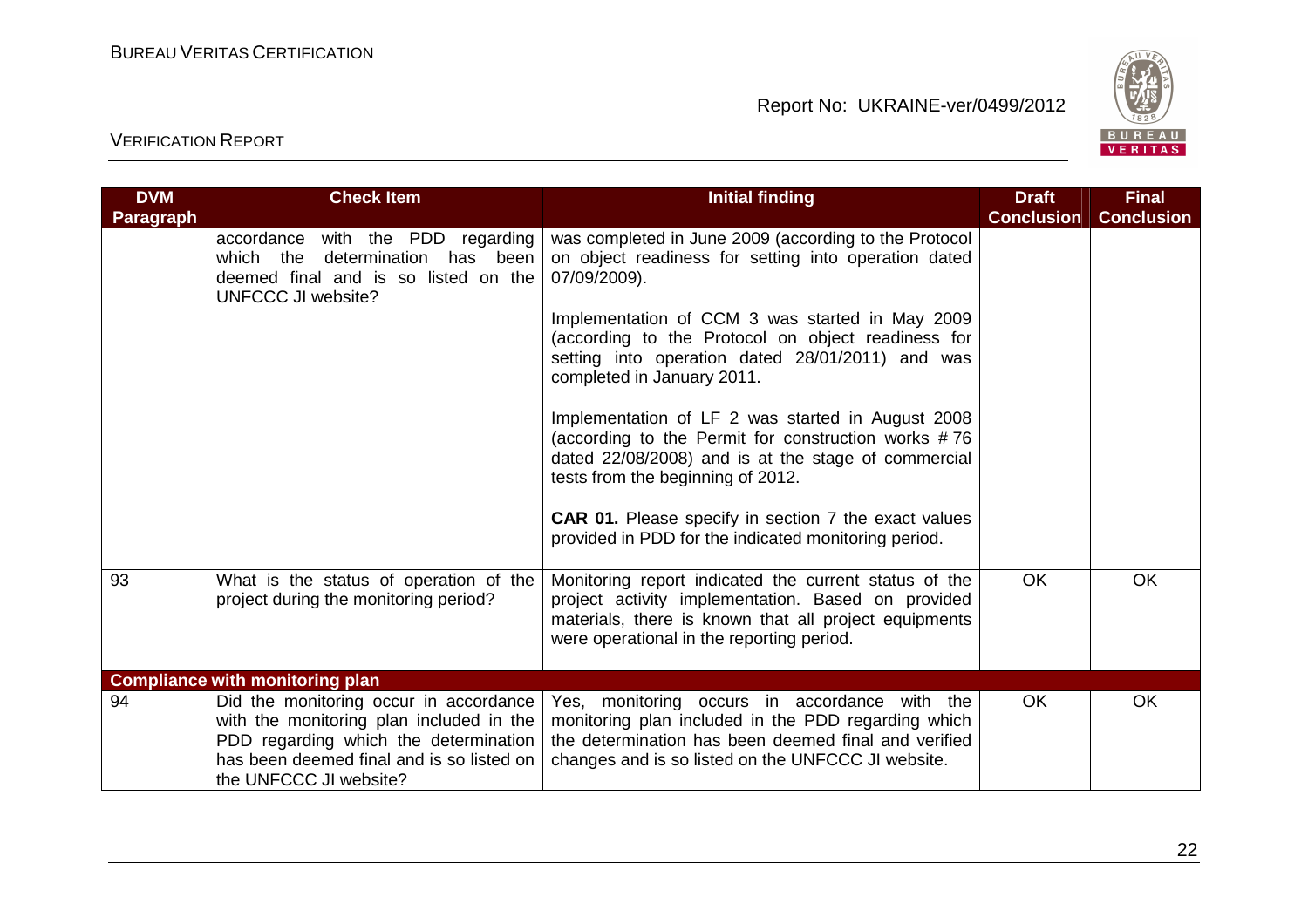

| <b>DVM</b>       | <b>Check Item</b>                                                                                                                                                                                                                                                                                                                                                                | <b>Initial finding</b>                                                                                                                                                                                                                                                                                                                                                                                                                                                                                         | <b>Draft</b>      | <b>Final</b>      |
|------------------|----------------------------------------------------------------------------------------------------------------------------------------------------------------------------------------------------------------------------------------------------------------------------------------------------------------------------------------------------------------------------------|----------------------------------------------------------------------------------------------------------------------------------------------------------------------------------------------------------------------------------------------------------------------------------------------------------------------------------------------------------------------------------------------------------------------------------------------------------------------------------------------------------------|-------------------|-------------------|
| <b>Paragraph</b> |                                                                                                                                                                                                                                                                                                                                                                                  |                                                                                                                                                                                                                                                                                                                                                                                                                                                                                                                | <b>Conclusion</b> | <b>Conclusion</b> |
| 95(a)            | For calculating the emission reductions or<br>enhancements of net removals, were key<br>factors, e.g. those listed in 23 (b) (i)-(vii)<br>above, influencing the baseline emissions<br>or net removals and the activity level of<br>the project and the emissions or removals<br>as well as risks associated with the<br>project taken<br>into<br>account,<br>as<br>appropriate? | Key factors, such as actual amount of total steel output<br>in the project scenario, specific fuel and energy<br>resources consumption in production processes,<br>specific electricity consumption etc., influencing the<br>baseline emissions and the activity level of the project<br>and the emissions as well as risks associated with the<br>project were taken into account, as appropriate.                                                                                                            | <b>OK</b>         | <b>OK</b>         |
| 95(b)            | Are data sources used for calculating<br>emission reductions or enhancements of<br>net removals clearly identified, reliable<br>and transparent?                                                                                                                                                                                                                                 | The data sources used for calculating emission<br>identified,<br>reductions are clearly<br>reliable<br>and<br>transparent. Data sources include calibrated measuring<br>equipment, enterprise's records, IPCC guidelines (1996<br>and 2006) etc.<br><b>CAR 02.</b> Numbering of references in the report has<br>failures, please make corrections.                                                                                                                                                             | <b>CAR 02</b>     | OK                |
| 95(c)            | Are emission factors, including default<br>emission factors, if used for calculating<br>the emission reductions or enhancements<br>of net removals, selected by carefully<br>balancing accuracy and reasonableness,<br>and appropriately justified of the choice?                                                                                                                | Emission factors used for calculating the emission<br>reduction by the project, such as $CO2$ emission factors<br>for each fuel, reducing agent (coke, anthracite, coal<br>electrodes), other input (limestone, dolomite, pellets)<br>and electricity consumption, are selected by carefully<br>balancing accuracy and reasonableness,<br>and<br>appropriately justified of the choice.<br><b>CAR 03.</b> According to the PDD default emission factor<br>for coke is 3,66 tonnes CO2e/tonne, and in the MR is | <b>CAR 03</b>     | <b>OK</b>         |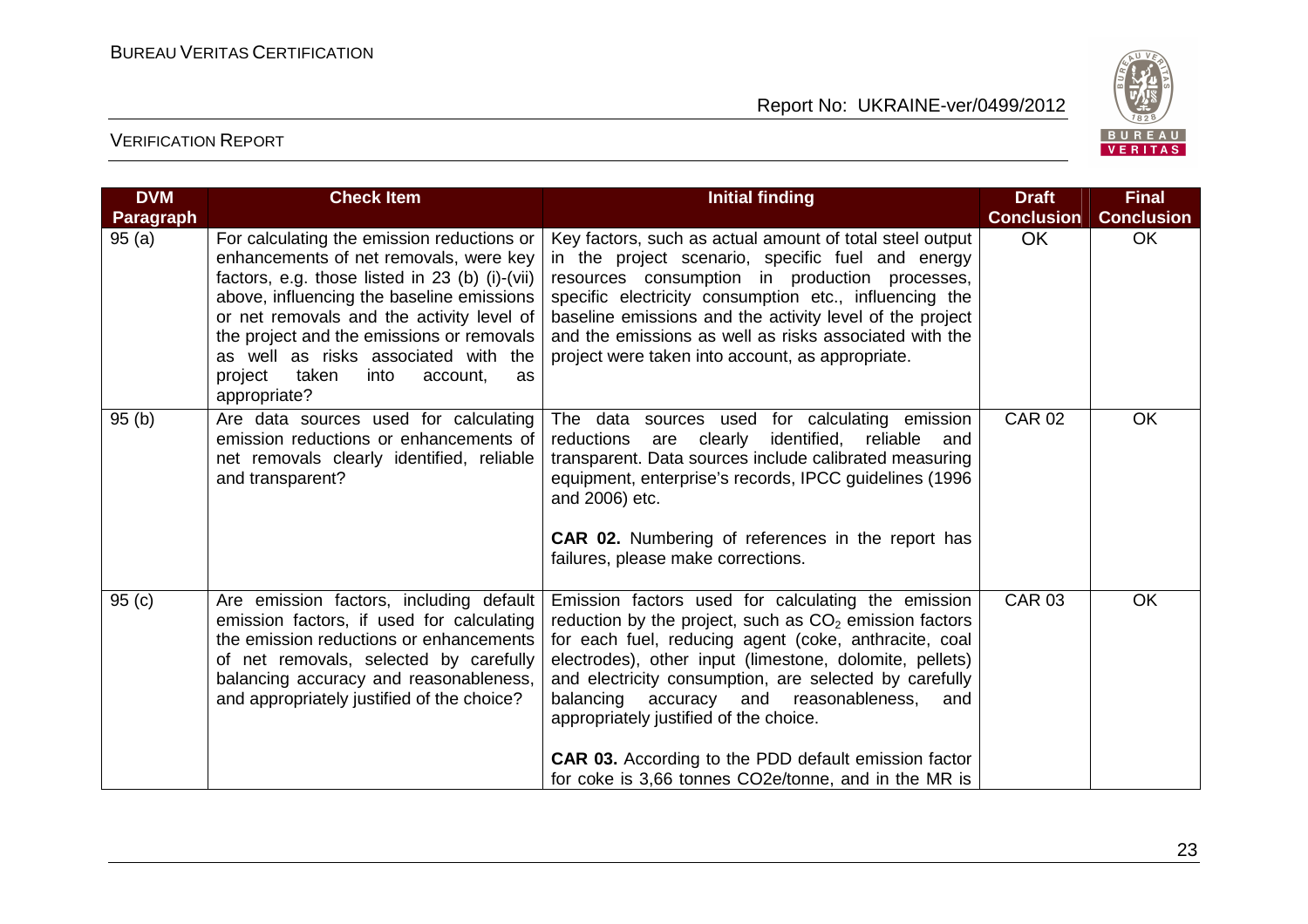

| <b>Paragraph</b> |                                                                                                                                                                                                                                                                                                                                                                                         |                                                                                                                                                                                                                                                                                                                                                                                                                                                                                                                                           | <b>Conclusion</b>              | <b>Conclusion</b>      |
|------------------|-----------------------------------------------------------------------------------------------------------------------------------------------------------------------------------------------------------------------------------------------------------------------------------------------------------------------------------------------------------------------------------------|-------------------------------------------------------------------------------------------------------------------------------------------------------------------------------------------------------------------------------------------------------------------------------------------------------------------------------------------------------------------------------------------------------------------------------------------------------------------------------------------------------------------------------------------|--------------------------------|------------------------|
|                  |                                                                                                                                                                                                                                                                                                                                                                                         |                                                                                                                                                                                                                                                                                                                                                                                                                                                                                                                                           |                                |                        |
|                  |                                                                                                                                                                                                                                                                                                                                                                                         | indicated 3,73. Please explain these changes in the<br>MR.                                                                                                                                                                                                                                                                                                                                                                                                                                                                                |                                |                        |
| 95(d)            | Is the calculation of emission reductions<br>or enhancements of net removals based<br>on conservative assumptions and the<br>most plausible scenarios in a transparent<br>manner?                                                                                                                                                                                                       | The performed calculation of emission reductions is<br>based on conservative assumptions and the most<br>plausible scenarios in accordance<br>with the<br>methodology and formulas provided in the approved<br>monitoring plan.<br><b>CAR 04.</b> In the provided file with calculations is<br>indicated year 2011. Please, make correspondent<br>changes.<br><b>CAR 05.</b> Please, for more accurate identification, add<br>to the file with calculations information concerning the<br>title of the project and the monitoring period. | <b>CAR 04</b><br><b>CAR 05</b> | <b>OK</b><br><b>OK</b> |
|                  | Applicable to JI SSC projects only                                                                                                                                                                                                                                                                                                                                                      |                                                                                                                                                                                                                                                                                                                                                                                                                                                                                                                                           |                                |                        |
| 96               | Is the relevant threshold to be classified<br>as JI SSC project not exceeded during<br>the monitoring period on an annual<br>average basis?<br>If the threshold is exceeded, is the<br>reduction<br>emission<br>maximum<br>level<br>estimated in the PDD for the JI SSC<br>project or the bundle for the monitoring<br>period determined?<br>Applicable to bundled JI SSC projects only | N/a                                                                                                                                                                                                                                                                                                                                                                                                                                                                                                                                       | N/a                            | N/a                    |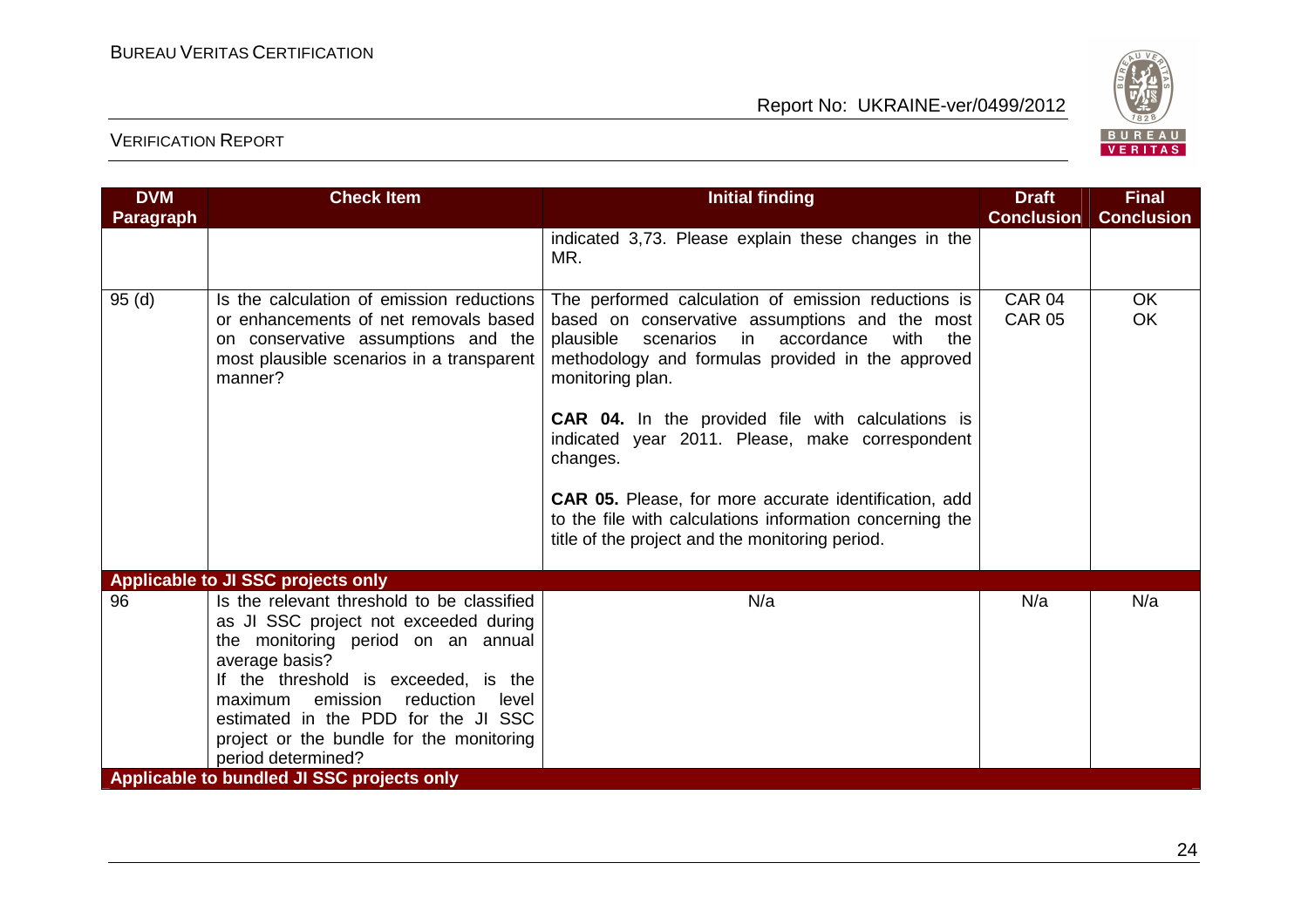

| <b>DVM</b>       | <b>Check Item</b>                                                                                                                                                                                                                                                                                                                          | <b>Initial finding</b>                                                                                                                                   | <b>Draft</b>      | <b>Final</b>      |
|------------------|--------------------------------------------------------------------------------------------------------------------------------------------------------------------------------------------------------------------------------------------------------------------------------------------------------------------------------------------|----------------------------------------------------------------------------------------------------------------------------------------------------------|-------------------|-------------------|
| <b>Paragraph</b> |                                                                                                                                                                                                                                                                                                                                            |                                                                                                                                                          | <b>Conclusion</b> | <b>Conclusion</b> |
| 97(a)            | Has the composition of the bundle not<br>changed from that is stated in F-JI-<br><b>SSCBUNDLE?</b>                                                                                                                                                                                                                                         | N/a                                                                                                                                                      | N/a               | N/a               |
| 97(b)            | If the determination was conducted on the<br>basis of an overall monitoring plan, have<br>the project participants submitted a<br>common monitoring report?                                                                                                                                                                                | N/a                                                                                                                                                      | N/a               | N/a               |
| 98               | If the monitoring is based on a monitoring<br>plan that provides for overlapping<br>monitoring periods, are the monitoring<br>periods per component of the project<br>clearly specified in the monitoring report?<br>Do the monitoring periods not overlap<br>with those for which verifications were<br>already deemed final in the past? | N/a                                                                                                                                                      | N/a               | N/a               |
|                  | <b>Revision of monitoring plan</b>                                                                                                                                                                                                                                                                                                         |                                                                                                                                                          |                   |                   |
|                  | Applicable only if monitoring plan is revised by project participant                                                                                                                                                                                                                                                                       |                                                                                                                                                          |                   |                   |
| 99(a)            | appropriate justification for the proposed<br>revision?                                                                                                                                                                                                                                                                                    | Did the project participants provide an $\vert$ The approved monitoring plan in the determined PDD<br>ver.8 was not revised by the project participants. | N/a               | N/a               |
| 99(b)            | Does the proposed revision improve the<br>and/or<br>applicability<br>accuracy<br>0f<br>information collected compared to the<br>original monitoring plan without changing<br>conformity with the relevant rules and<br>regulations for the establishment of<br>monitoring plans?                                                           | N/a                                                                                                                                                      | N/a               | N/a               |
| Data management  |                                                                                                                                                                                                                                                                                                                                            |                                                                                                                                                          |                   |                   |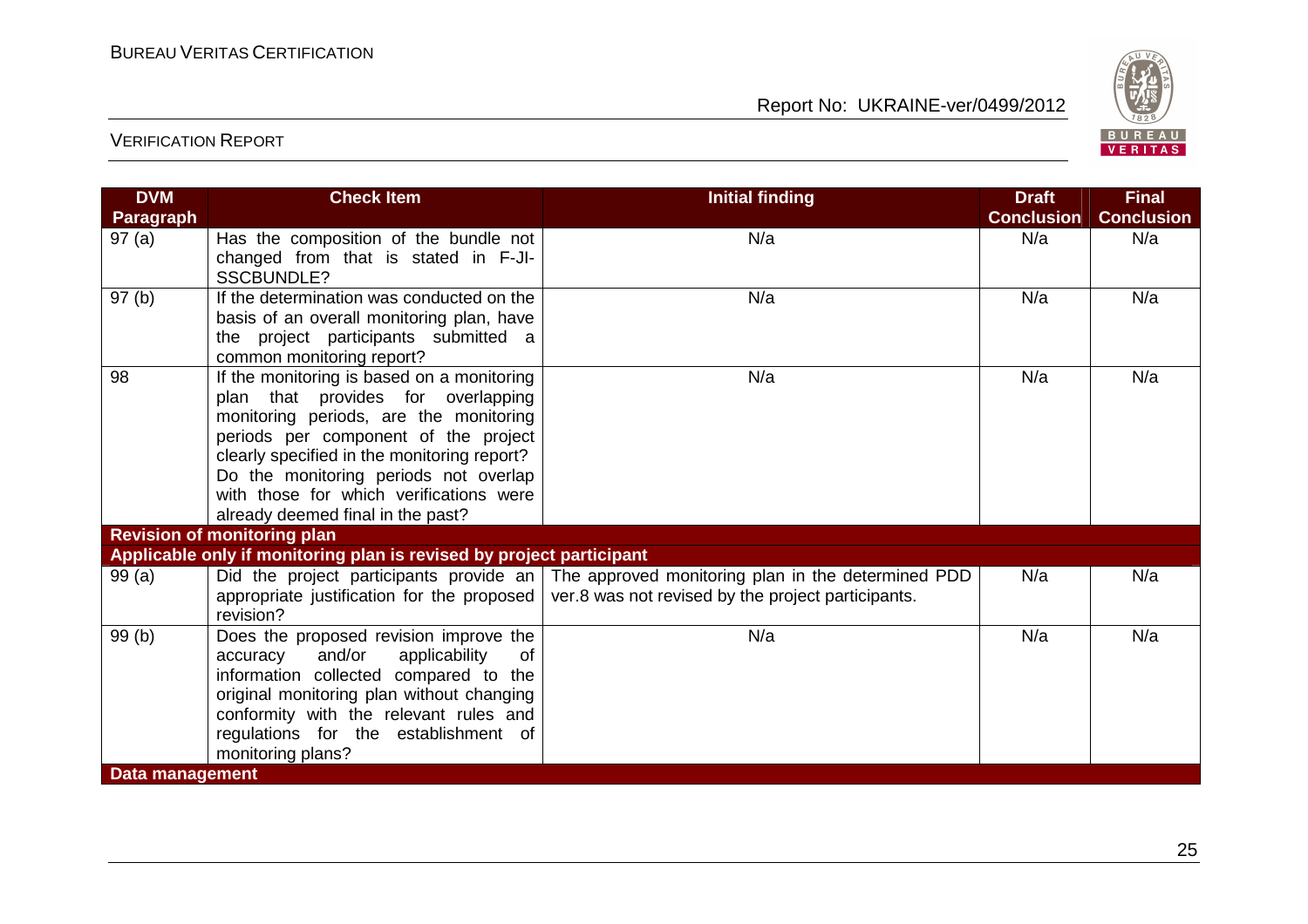

| <b>DVM</b> | <b>Check Item</b>                                                                                                                                                                   | <b>Initial finding</b>                                                                                                                                                                                                                                                                                                                                                                                                                                                                                                              | <b>Draft</b>                 | <b>Final</b>      |
|------------|-------------------------------------------------------------------------------------------------------------------------------------------------------------------------------------|-------------------------------------------------------------------------------------------------------------------------------------------------------------------------------------------------------------------------------------------------------------------------------------------------------------------------------------------------------------------------------------------------------------------------------------------------------------------------------------------------------------------------------------|------------------------------|-------------------|
| Paragraph  |                                                                                                                                                                                     |                                                                                                                                                                                                                                                                                                                                                                                                                                                                                                                                     | <b>Conclusion</b>            | <b>Conclusion</b> |
| 101 $(a)$  | Is the implementation of data collection<br>procedures in accordance with the<br>including the quality<br>monitoring plan,<br>control<br>quality<br>and<br>assurance<br>procedures? | The implementation of data collection procedures is in<br>accordance with the monitoring plan.<br>The monitoring of JI project indicators at DIISW is<br>realized on regular basis where the system of data<br>collection on fuel and energy resources consumption is<br>being used. The data needed for the monitoring of the<br>project is collected during the process of normal<br>equipment use. The monitoring of the project is carried<br>out according to standard operational practices<br>established at the enterprise. | <b>CAR 06</b>                | <b>OK</b>         |
|            |                                                                                                                                                                                     | The quality assurance procedures are based on the<br>Plant's quality management system certified against<br>the requirements of ISO 9001:2008 international<br>standard. Moreover, the occupational health and safety<br>management system in accordance with OHSAS<br>18001 standard and environmental management<br>system in accordance with ISO<br>14001<br>were<br>implemented at the Plant in 2009.                                                                                                                           |                              |                   |
|            |                                                                                                                                                                                     | <b>CAR 06.</b> According to the PDD general responsibility<br>for the project realization is assigned to Chief engineer,<br>and in the MR is indicated Technical director. Please,<br>explain these changes.                                                                                                                                                                                                                                                                                                                        |                              |                   |
| 101(b)     | function of the<br>the<br>monitoring<br>Is.<br>equipment, including its calibration status,<br>is in order?                                                                         | The monitoring equipment used for project monitoring<br>is in order; its calibration status complies with the<br>requirements.                                                                                                                                                                                                                                                                                                                                                                                                      | <b>CL 01</b><br><b>CL 02</b> | <b>OK</b>         |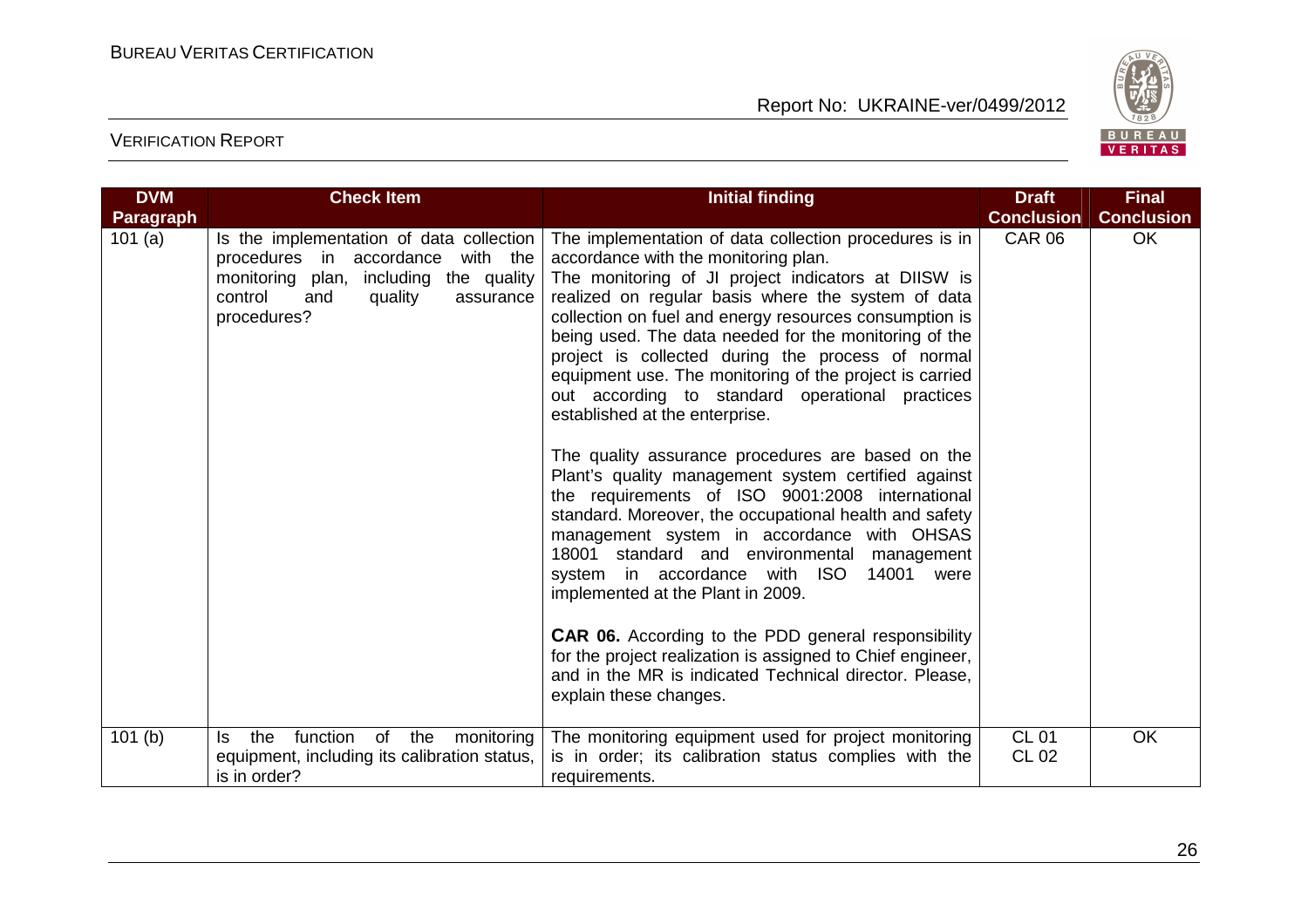

| <b>DVM</b>       | <b>Check Item</b>                                                                                          | <b>Initial finding</b>                                                                                                                                                                                                                                                                                                                       | <b>Draft</b>      | <b>Final</b>      |
|------------------|------------------------------------------------------------------------------------------------------------|----------------------------------------------------------------------------------------------------------------------------------------------------------------------------------------------------------------------------------------------------------------------------------------------------------------------------------------------|-------------------|-------------------|
| <b>Paragraph</b> |                                                                                                            |                                                                                                                                                                                                                                                                                                                                              | <b>Conclusion</b> | <b>Conclusion</b> |
|                  |                                                                                                            | CL 01. Please provide information concerning<br>verification of the electricity meter <i>V</i> I670 factory number<br>143541.                                                                                                                                                                                                                |                   |                   |
|                  |                                                                                                            | <b>CL 02.</b> Monitoring period is indicated in the report as<br>the first quarter of 2012 and Annex 1 contains<br>monitoring equipment verified during the second<br>quarter of 2012. Please explain it.                                                                                                                                    |                   |                   |
| 101 (c)          | Are the evidence and records used for<br>the monitoring maintained in a traceable<br>manner?               | The evidence and records used for the monitoring are<br>maintained in a traceable manner. Data is collected<br>into electronic database of DIISW as well as in paper<br>format. Data is further compiled in day-to-day records,<br>quarterly records, and annual records. All records are<br>finally stored in Planning-economic department. | <b>OK</b>         | <b>OK</b>         |
|                  |                                                                                                            | <b>The</b><br>interviews<br>conducted<br>during<br>site<br>visit<br>demonstrated that monitoring records storage time is<br>not clearly established and known by all responsible<br>personnel.                                                                                                                                               |                   |                   |
| $101$ (d)        | Is the data collection and management<br>system for the project in accordance with<br>the monitoring plan? | The data collection and management system for the<br>project is in accordance with the monitoring plan.<br>CL 03. Please, provide certificates indicated in section<br>8 as "other".                                                                                                                                                         | <b>CL 03</b>      | <b>OK</b>         |
|                  | Verification regarding programs of activities (additional elements for assessment)                         |                                                                                                                                                                                                                                                                                                                                              |                   |                   |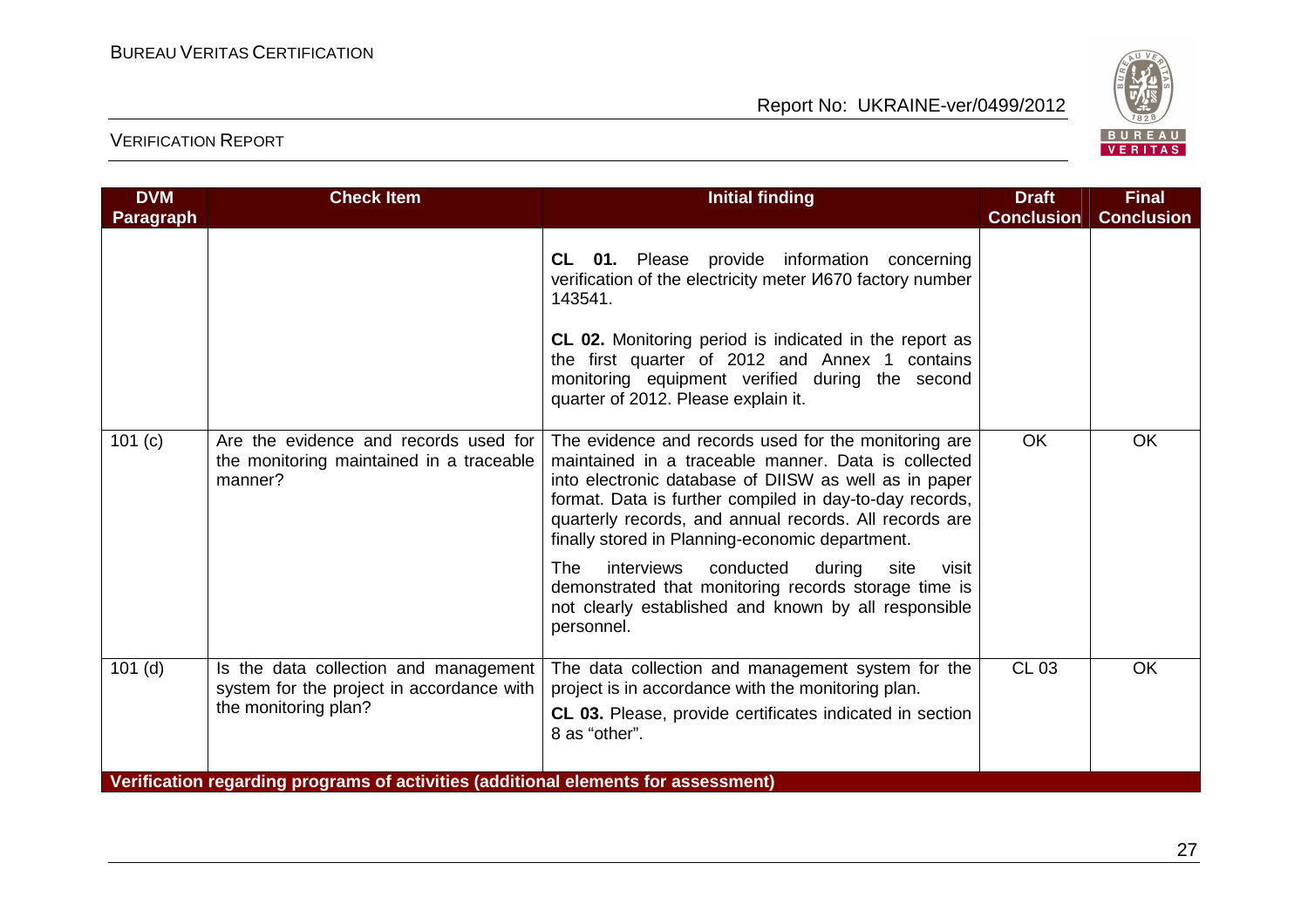

| <b>DVM</b> | <b>Check Item</b>                                                                                                                                                                                                                                                                                                                                                                                                                                                                         | <b>Initial finding</b> | <b>Draft</b>      | <b>Final</b>      |
|------------|-------------------------------------------------------------------------------------------------------------------------------------------------------------------------------------------------------------------------------------------------------------------------------------------------------------------------------------------------------------------------------------------------------------------------------------------------------------------------------------------|------------------------|-------------------|-------------------|
| Paragraph  |                                                                                                                                                                                                                                                                                                                                                                                                                                                                                           |                        | <b>Conclusion</b> | <b>Conclusion</b> |
| 102        | Is any JPA that has not been added to<br>the JI PoA not verified?                                                                                                                                                                                                                                                                                                                                                                                                                         | N/a                    | N/a               | N/a               |
| 103        | Is the verification based on the monitoring<br>reports of all JPAs to be verified?                                                                                                                                                                                                                                                                                                                                                                                                        | N/a                    | N/a               | N/a               |
| 103        | Does the verification ensure the accuracy<br>and conservativeness of the emission<br>reductions or enhancements of removals<br>generated by each JPA?                                                                                                                                                                                                                                                                                                                                     | N/a                    | N/a               | N/a               |
| 104        | Does the monitoring period not overlap<br>with previous monitoring periods?                                                                                                                                                                                                                                                                                                                                                                                                               | N/a                    | N/a               | N/a               |
| 105        | If the AIE learns of an erroneously<br>included JPA, has the AIE informed the<br>JISC of its findings in writing?                                                                                                                                                                                                                                                                                                                                                                         | N/a                    | N/a               | N/a               |
|            | Applicable to sample-based approach only                                                                                                                                                                                                                                                                                                                                                                                                                                                  |                        |                   |                   |
| 106        | Does the sampling plan prepared by the<br>AIE:<br>(a) Describe its sample selection, taking<br>into<br>account that:<br>(i) For each verification that uses a<br>sample-based approach, the sample<br>shall<br>be<br>selection<br>sufficiently<br>representative of the JPAs in the JI PoA<br>such extrapolation to all JPAs identified<br>for that verification is reasonable, taking<br>into account differences among the<br>characteristics of JPAs, such as:<br>- The types of JPAs; | N/a                    | N/a               | N/a               |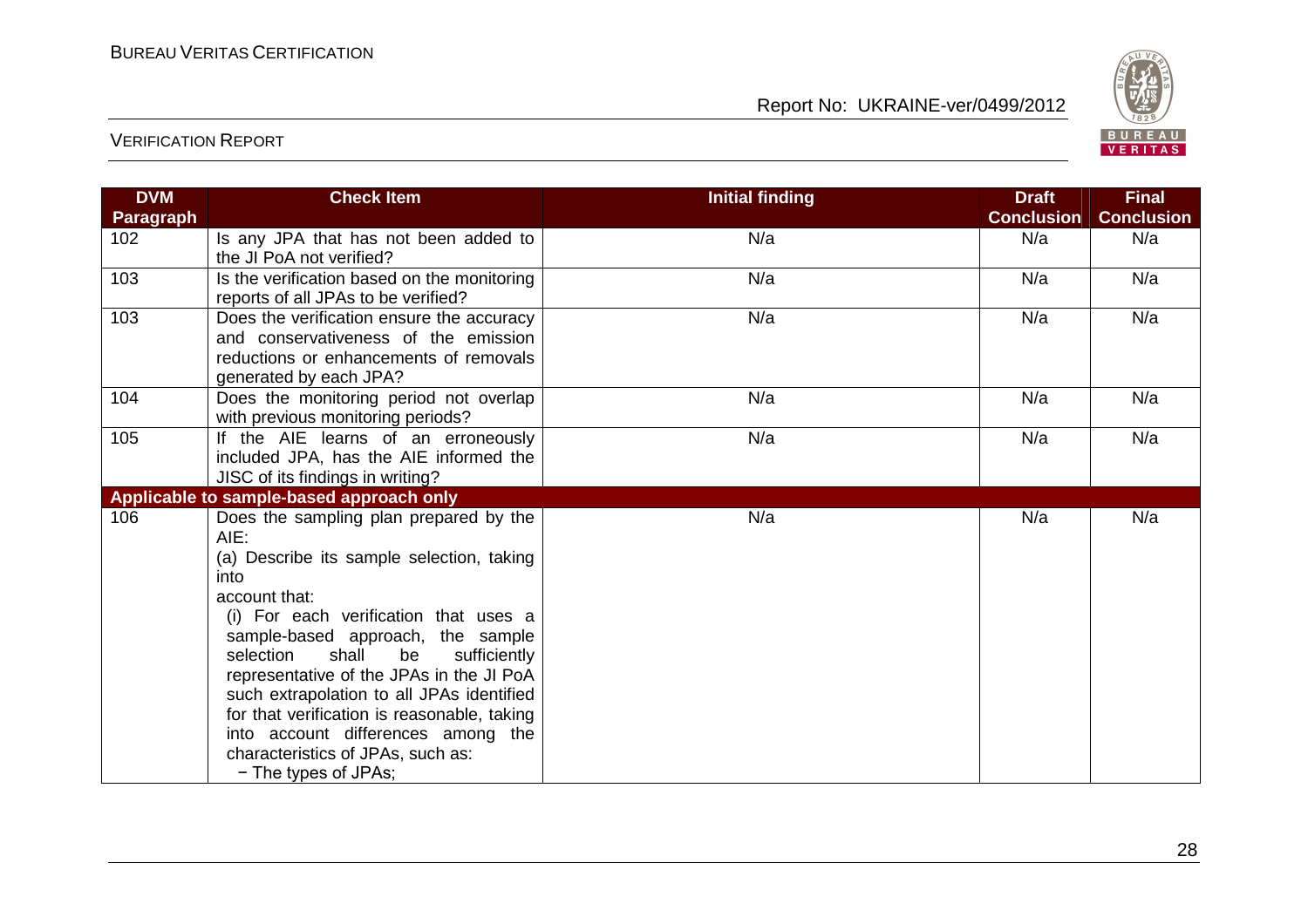

| <b>DVM</b>       | <b>Check Item</b>                                                                                                                                                                                                                                                                                                                                                                                                           | <b>Initial finding</b> | <b>Draft</b>      | <b>Final</b>      |
|------------------|-----------------------------------------------------------------------------------------------------------------------------------------------------------------------------------------------------------------------------------------------------------------------------------------------------------------------------------------------------------------------------------------------------------------------------|------------------------|-------------------|-------------------|
| <b>Paragraph</b> | - The complexity of the applicable<br>technologies and/or measures used;<br>- The geographical location of each<br>JPA;<br>- The amounts of expected emission<br>reductions of the JPAs being verified;<br>- The number of JPAs for which<br>emission reductions are being verified;<br>- The length of monitoring periods of<br>the JPAs being verified; and<br>- The samples selected for prior<br>verifications, if any? |                        | <b>Conclusion</b> | <b>Conclusion</b> |
| 107              | Is the sampling plan ready for publication<br>through the secretariat along with the<br>verification report<br>and supporting<br>documentation?                                                                                                                                                                                                                                                                             | N/a                    | N/a               | N/a               |
| 108              | Has the AIE made site inspections of at<br>least the square root of the number of<br>total JPAs, rounded to the upper whole<br>number? If the AIE makes no site<br>inspections or fewer site inspections than<br>the square root of the number of total<br>JPAs, rounded to the upper whole<br>number, then does the AIE provide a<br>reasonable explanation and justification?                                             | N/a                    | N/a               | N/a               |
| 109              | Is the sampling plan available for<br>submission to the secretariat for the<br>JISC.s ex ante assessment? (Optional)                                                                                                                                                                                                                                                                                                        | N/a                    | N/a               | N/a               |
| 110              | If the AIE learns of a fraudulently included                                                                                                                                                                                                                                                                                                                                                                                | N/a                    | N/a               | N/a               |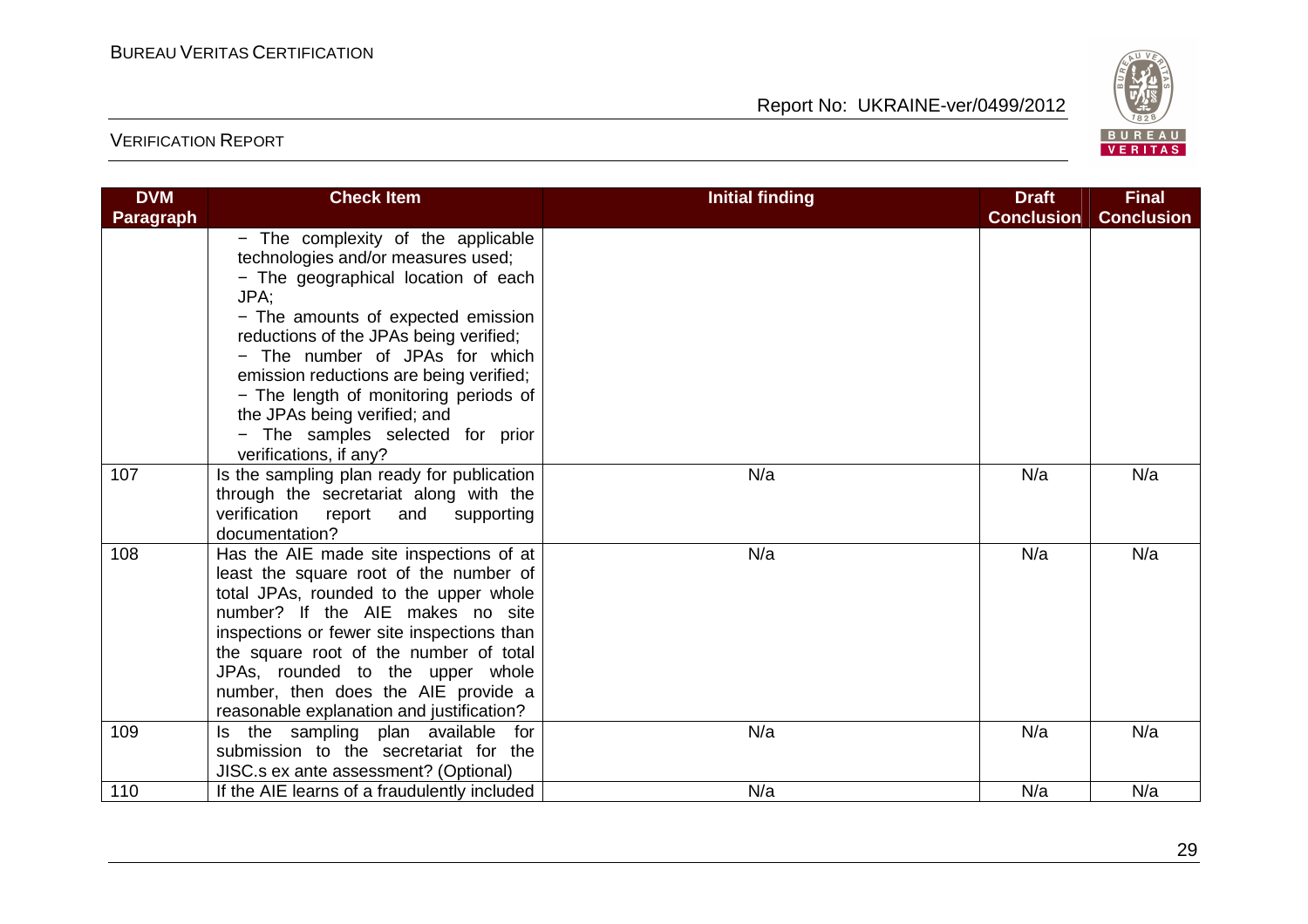

#### VERIFICATION REPORT

| <b>DVM</b><br><b>Paragraph</b> | <b>Check Item</b>                                                                                                                                                   | Initial finding | <b>Draft</b><br><b>Conclusion</b> | <b>Final</b><br><b>Conclusion</b> |
|--------------------------------|---------------------------------------------------------------------------------------------------------------------------------------------------------------------|-----------------|-----------------------------------|-----------------------------------|
|                                | JPA, a fraudulently monitored JPA or an<br>inflated number of emission reductions<br>claimed in a JI PoA, has the AIE informed<br>the JISC of the fraud in writing? |                 |                                   |                                   |

#### **Table 2 Resolution of Corrective Action and Clarification Requests**

| clarifications<br><b>Draft</b><br>report<br>corrective action<br>requests<br>bv<br>verification team                   | and $\vert$ Ref.<br>$\mathsf{to}$<br>checklist<br>question in<br>table 1 | Summary of project participant response                                                                                                                                          | <b>Verification team conclusion</b>                       |
|------------------------------------------------------------------------------------------------------------------------|--------------------------------------------------------------------------|----------------------------------------------------------------------------------------------------------------------------------------------------------------------------------|-----------------------------------------------------------|
| <b>CAR 01.</b> Please specify in section 7<br>the exact values provided in PDD<br>for the indicated monitoring period. | 92                                                                       | Information concerning estimated emission   CAR 01 is closed.<br>reductions for the first quarter of 2012 is now<br>included in the monitoring report (MR). See<br>MR version 2. |                                                           |
| <b>CAR 02.</b> Numbering of references in<br>the report has failures, please make<br>corrections.                      | 95(b)                                                                    | Correspondent changes are provided in the<br>MR. See MR version 2.                                                                                                               | CAR 02 is closed due to the<br>amendments made in the MR. |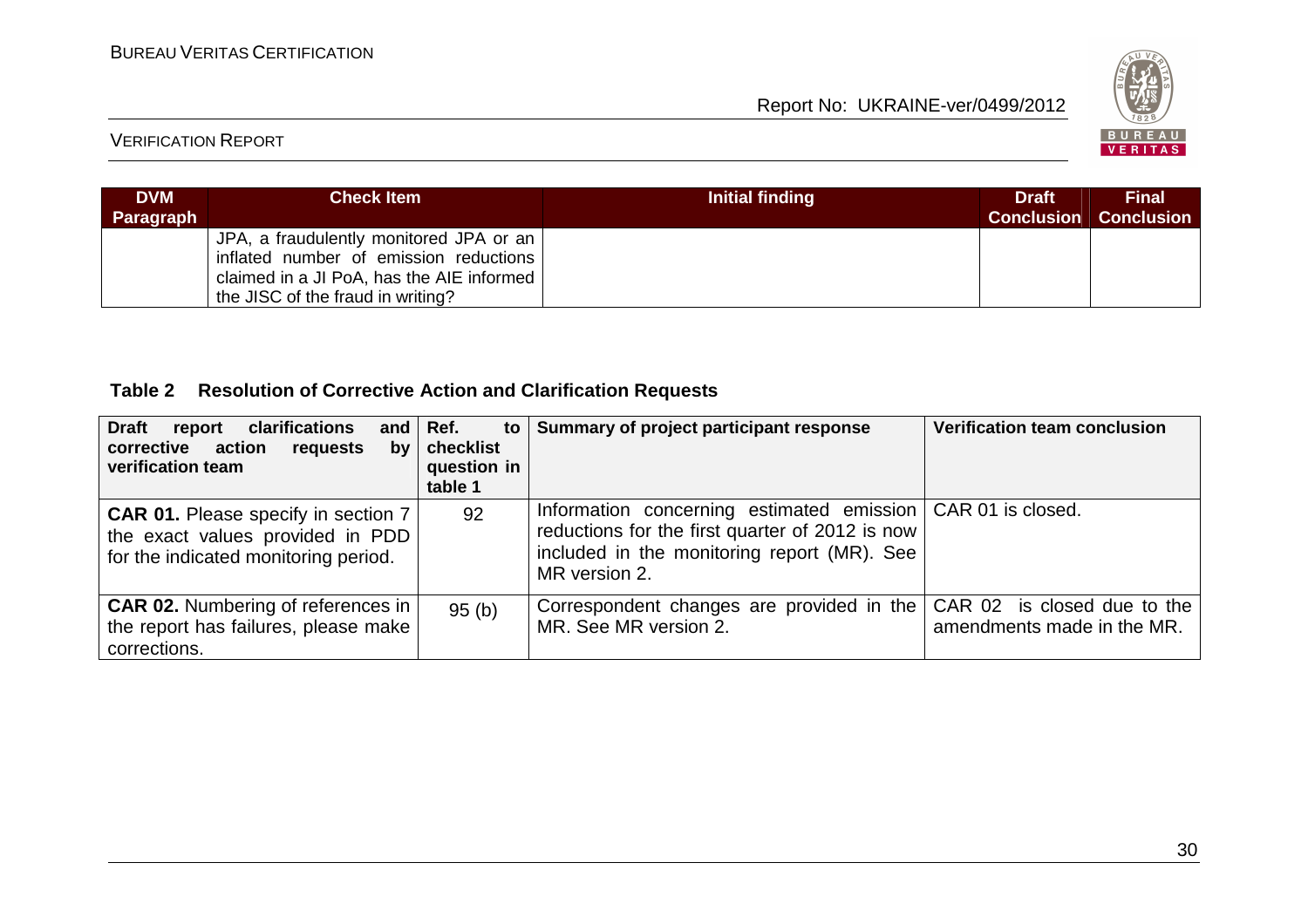

| <b>CAR 03.</b> According to the PDD<br>default emission factor for coke is<br>3,66 tonnes $CO_{2e}/$ tonne, and in the<br>MR is indicated 3,73. Please explain<br>these changes in the MR.                  | 95(c)  | It's provided in the PDD that at the stage of<br>monitoring in emission reductions calculations<br>has to be applied emission factor for coke<br>based on the actual carbon content, in case if<br>this data is available. Therefore, emission<br>factor for coke was calculated, which is 3,754. | on the<br>explanation<br>Based<br>received, CAR 03 is closed.           |
|-------------------------------------------------------------------------------------------------------------------------------------------------------------------------------------------------------------|--------|---------------------------------------------------------------------------------------------------------------------------------------------------------------------------------------------------------------------------------------------------------------------------------------------------|-------------------------------------------------------------------------|
| <b>CAR 04.</b> In the provided file with<br>calculations is indicated year 2011.<br>correspondent<br>make<br>Please,<br>changes.                                                                            | 95(d)  | Correspondent changes are now provided in<br>the file with calculations. See modified Excel-<br>file.                                                                                                                                                                                             | CAR 04 is closed.                                                       |
| <b>CAR 05.</b> Please, for more accurate<br>identification, add to the file with<br>calculations information concerning<br>the title of the project and the<br>monitoring period.                           | 95(d)  | Correspondent changes are now provided in<br>the file with calculations. See modified Excel-<br>file.                                                                                                                                                                                             | CAR 05 is closed.                                                       |
| CAR 06. According to the PDD<br>general responsibility for the project<br>realization is assigned to Chief<br>engineer, and in the MR is indicated<br>Technical director. Please, explain<br>these changes. | 101(a) | Due to the reorganization at the plant,<br>position of Chief engineer was abolished and<br>now instead is Technical director position.                                                                                                                                                            | the<br>information<br><b>Based</b><br>on<br>received, CAR 06 is closed. |